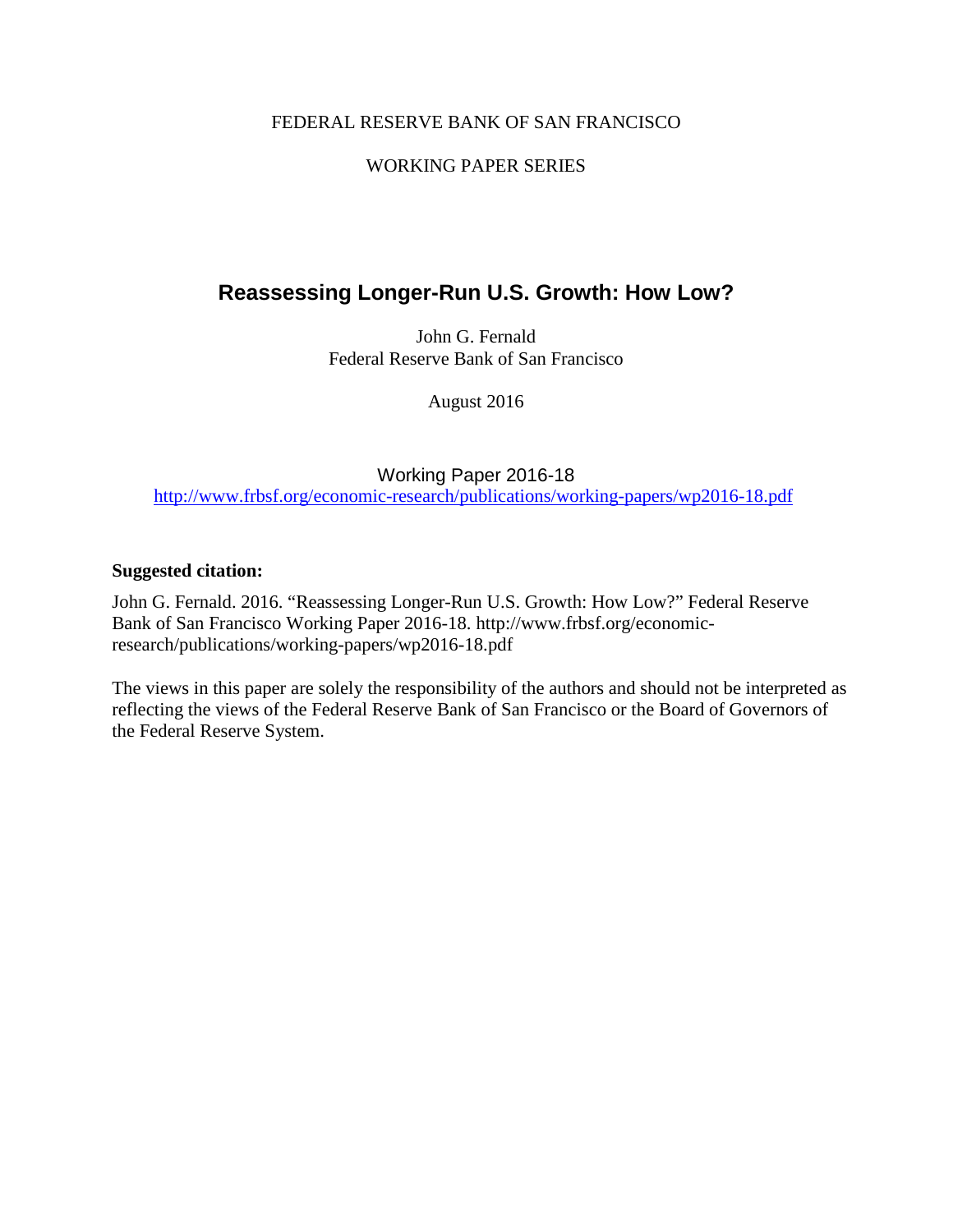## **Reassessing Longer-Run U.S. Growth: How Low?**

John G. Fernald

August 2016

**Abstract**: What is the sustainable pace of GDP growth in the United States? A plausible point forecast is that GDP per capita will rise well under 1 percent per year in the longer run, with overall GDP growth of a little over 1-1/2 percent. The main drivers of slow growth are educational attainment and demographics. First, rising educational attainment will add less to productivity growth than it did historically. Second, because of the aging (and retirements) of baby boomers, employment will rise more slowly than population (which, in turn, is projected to rise slowly relative to history). This modest growth forecast assumes that productivity growth is relatively "normal," if modest—in line with its pace for most of the period since 1973. An upside risk is that we see another burst of information-technology-induced productivity growth similar to what we saw from 1995 to 2004.

\* Contact: Research Department, Federal Reserve Bank of San Francisco, 101 Market St, San Francisco, CA 94105, [John.Fernald@sf.frb.org.](mailto:John.Fernald@sf.frb.org) I thank Mary Daly, Oscar Jorda, Glenn Rudebusch, and John Williams for helpful comments and discussions. I thank Rebecca Regan and Neil Gerstein for excellent research assistance. The views here are my own and do not necessarily reflect those of the San Francisco Fed or others associated with the Federal Reserve System.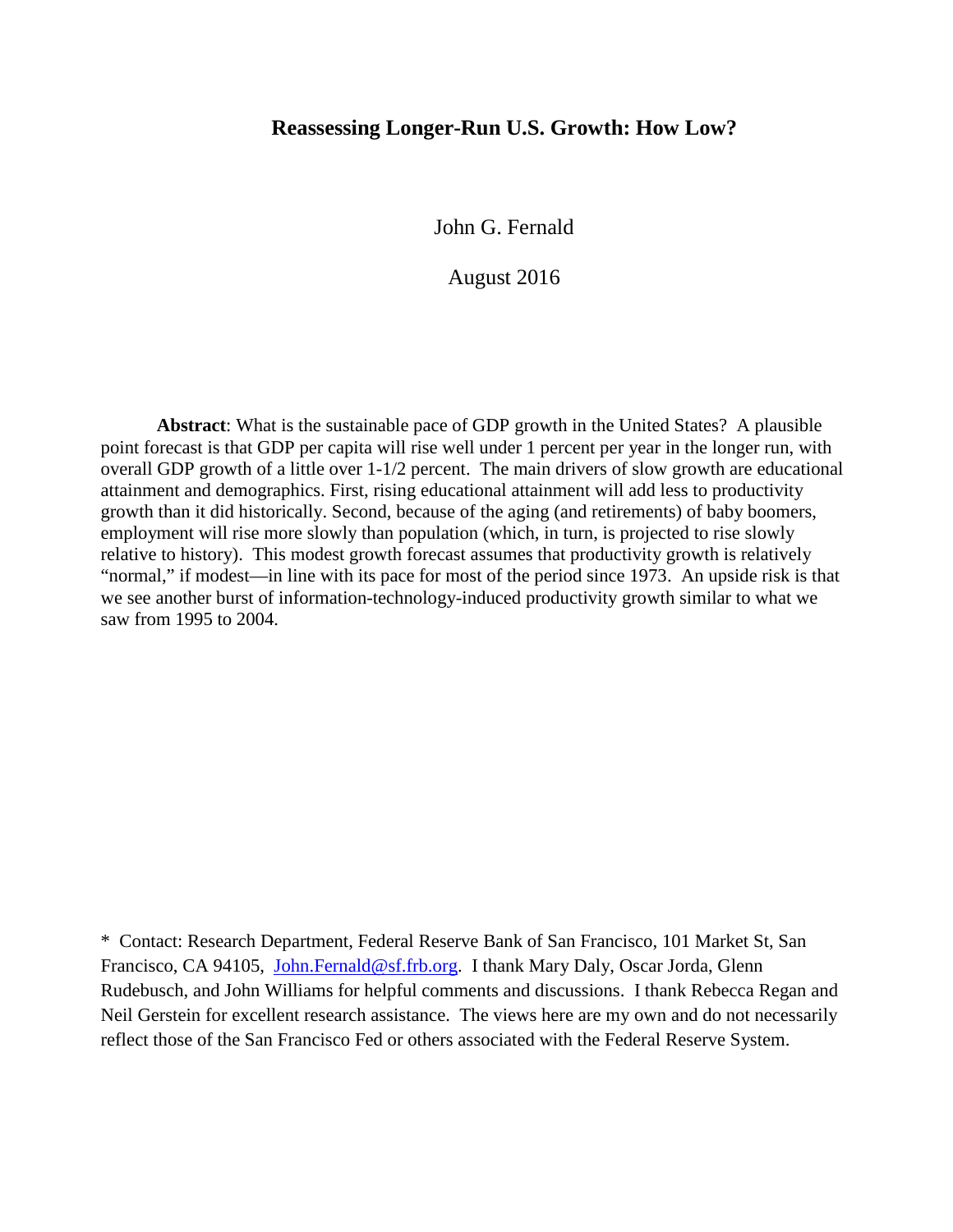## **I. Introduction**

What is the "new normal" for U.S. GDP growth? A traditional rule of thumb is that GDP per capita will grow around 2 percent per year. That was its average per-capita pace over long periods (1870 to 2007; see, for example, Jones, 2015) as well as more recent periods (e.g., the socalled "Great Moderation" period of 1984 to 2007). With population projected to grow about  $\frac{3}{4}$ percent per year over the next decade, that historical rule of thumb would suggest overall growth of around 2¾ percent.

This paper argues that the new normal pace is likely to be well below that old normal. Based on trends in demographics and productivity, a reasonable modal forecast for GDP is in the range of 1½ to 1¾ percent; my point estimate for longer-run growth (calibrated to a time horizon of around 7 to 10 years out) is 1.6 percent per year. GDP per capita would then grow about 0.9 percent per  $year<sup>1</sup>$  $year<sup>1</sup>$  $year<sup>1</sup>$ 

The slow pace implies slow growth in average wages and living standards. For businesses, it implies relatively modest growth in sales. For policymakers, it suggests a low "speed limit" for the economy and relatively modest growth in tax revenue. It also suggests a lower equilibrium or neutral rate of interest.<sup>[2](#page-2-0)</sup>

The main reasons the new normal for GDP per capita is slower than the old normal are educational attainment and demographics. First, we are unlikely to replicate the strong growth in educational attainment seen in the  $20<sup>th</sup>$  century (Goldin and Katz, 2009; Bosler et al., 2016;

<sup>&</sup>lt;sup>1</sup> Focusing on a time horizon 7 to 10 years allows any cyclical dynamics associated with the Great Recession to unwind. For example, as of this writing (mid-2016), capital might be below steady state because of cyclically weak investment; and cyclically-induced decisions regarding labor-force participation might take a number of years to play out. At the same time, as we move further into the future, demographics slowly evolve and also becomes less certain (e.g., because of immigration and uncertainty about mortality rates). The main arguments in this paper will not surprise readers of Dale Jorgenson (e.g., Jorgenson et al., 2016), Bob Gordon (e.g., Gordon, 2014, 2016) or earlier papers of mine (e.g., Fernald, 2015). The analysis here reflects updated data and analysis.

<span id="page-2-0"></span><sup>&</sup>lt;sup>2</sup> See Laubach and Williams (2003). The link between growth and the neutral real rate holds in many models. For example, it does not require that the consumption Euler equation for a representative consumer hold. For example, in the canonical Solow model, slower productivity growth implies a lower steady-state marginal product of capital.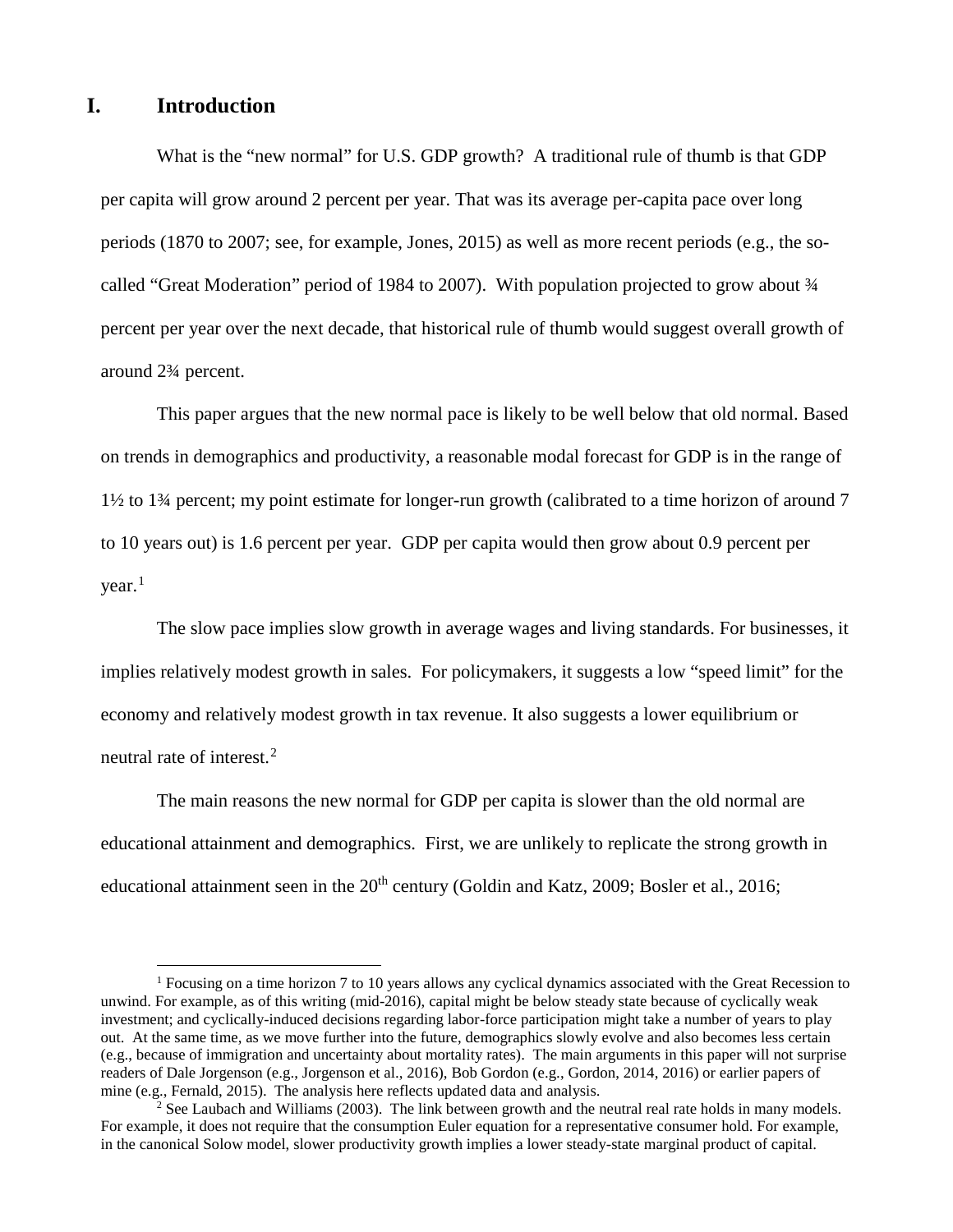Jorgenson et al., 2016). Hence, labor quality will add notably less to GDP per hour than it did historically. Second, as the population ages and baby boomers retire, hours worked are expected to grow more slowly than the overall population. That slower pace reduces growth in GDP per capita relative to growth in GDP per hour. In contrast, during the second half of the  $20<sup>th</sup>$  century, the reverse was true—baby boomers were entering prime working age and women were increasingly entering the labor force, so GDP per capita *exceeded* growth in GDP per hour.

Of course, this forecast also assumes that productivity growth will be only modest. An intuitive baseline is that productivity growth, net of labor quality growth, will be relatively "normal" and incremental: Relatively similar, perhaps, to the 1973-95 period, or to what we have seen on average since 2004. For example, 1.6 percent growth in GDP is consistent with growth in GDP per quality-adjusted hour of just under 0.9 percent per year, its average pace from 1973-95. This pace nevertheless requires a substantial pickup in productivity growth from its pace since 2010.

Section II considers demographics. It makes two points. First, the labor force will grow much more slowly than historically, around ½ percent per year. Second, because of the aging of the population, the labor force will grow more slowly than the overall population, which is expected to rise about ¾ percent per year in the mid-2020s. This "wedge" implies that GDP per capita will rise more slowly than GDP per worker, or GDP per hour.

<span id="page-3-0"></span>Section III considers productivity at a relatively intuitive level, focusing on GDP per hour worked. It argues that a "regimes" view fits the data well, with normal periods and exceptional ones. These regimes tend to be persistent. There was an exceptional IT-induced pace that started after 1995 but that ended around 2004, prior to the Great Recession. The best guess is that we're in a normal/incremental/slow regime now. A back-of-the-envelope projection that assumes productivity growth (net of labor quality growth) will be similar to its 1973-95 pace implies GDP growth of around 1.6 percent.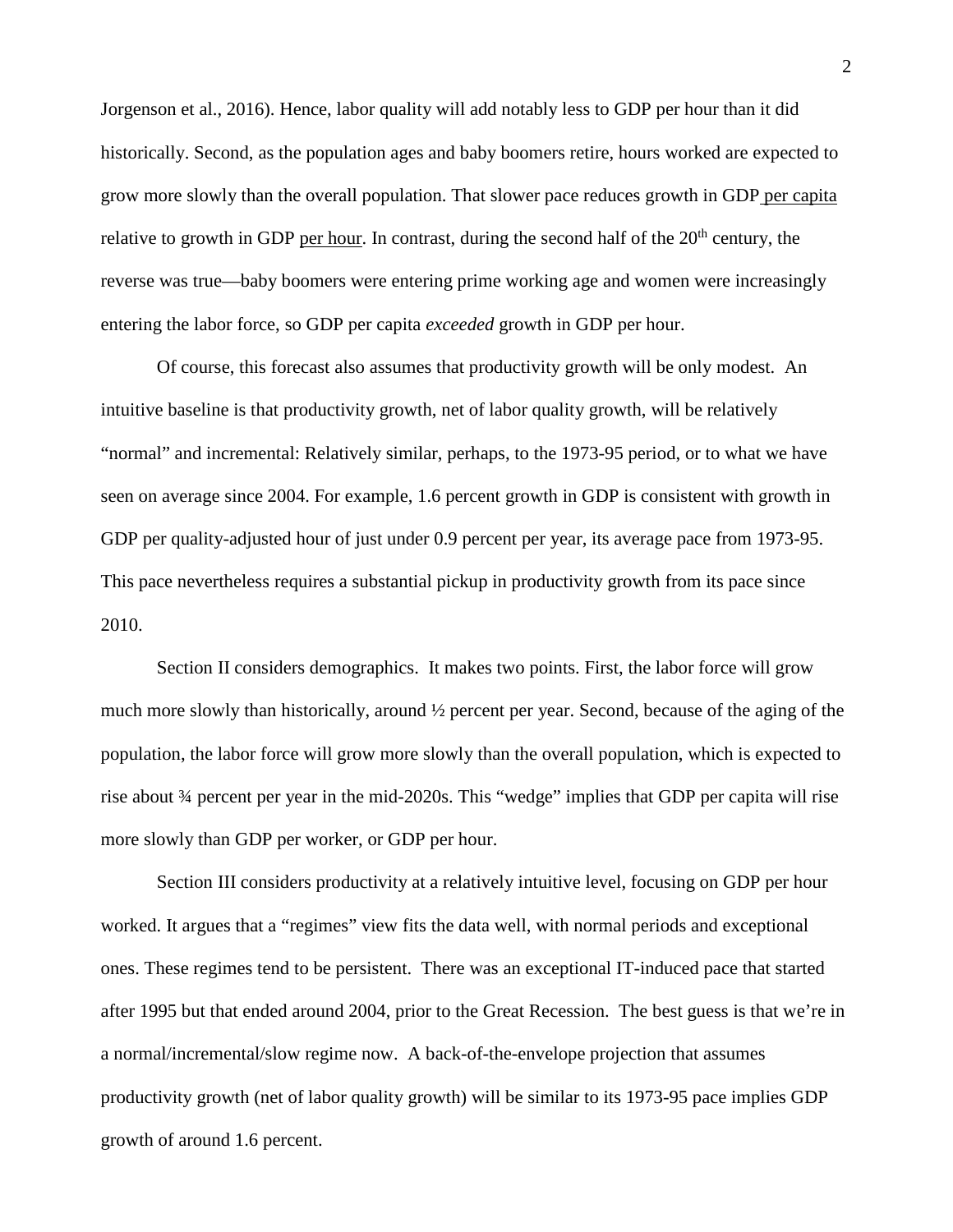Section IV considers a more nuanced growth-accounting perspective on productivity growth. It updates the analysis in Fernald (2015), which uses a multi-sector growth model for the projections. Although the details differ—and it bases projections on TFP data since 2004—it also implies a preferred point estimate of 1.6 percent per year. This section also discusses the period since 2010, when labor productivity has been exceptionally weak. Over this shortperiod, the "fundamentals" of labor-productivity growth (namely, growth in total factor productivity, TFP) have exceeded the actual realization, for reasons that reflect the unwinding of dynamics of labor quality and capital deepening associated with the Great Recession.

Section [V](#page-17-0) considers several other explanations why recent productivity experience has been relatively modest. Section [VI](#page-19-0) considers the sizeable risks around any forecast. I then conclude.

#### **II. Subdued growth in the labor force**

Going forward, the labor force is expected to grow at a subdued pace relative to history. In addition, because of the aging of the population, the labor force is likely to grow more slowly than the overall population. Because of this "wedge," GDP per capita will rise more slowly than GDP per worker, or GDP per hour.

[Figure 1](#page-5-0) shows that growth in the labor force has varied substantially over time, and has often diverged from growth in overall population. In the 1950s and 1960s, population (in yellow) grew more rapidly than the working-age population (shown here as those aged 15 to 64, in blue) or the labor force (red). In contrast, in the 1970s and 1980s, the labor force grew much more rapidly than population. One reason was that the baby-boom generation was entering the labor market, so the working-age population grew more rapidly than overall population. In addition, rising female labor-force participation raised labor-force growth even relative to the working age population.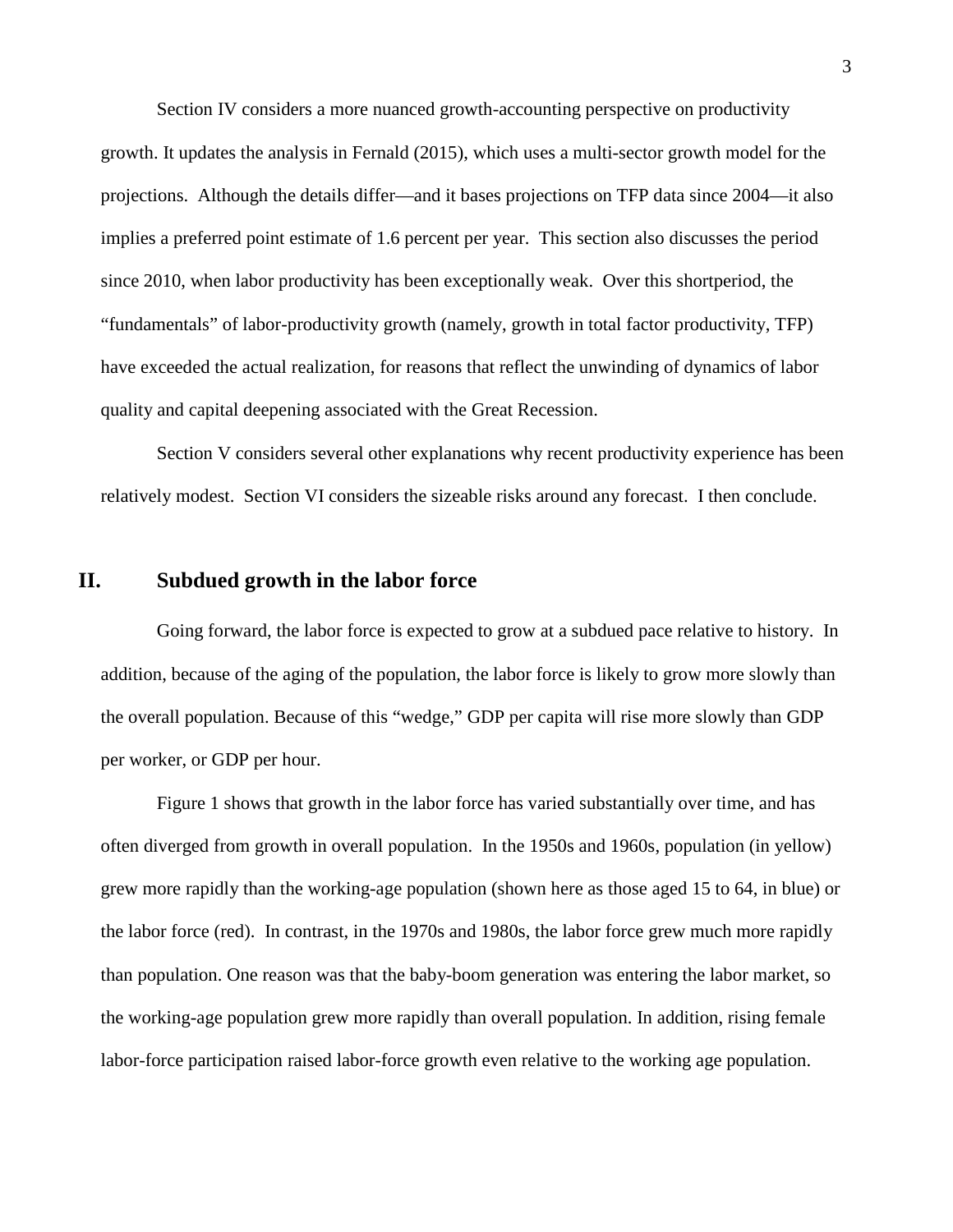## **Figure 1: Slowing growth in working-age population and labor force**

<span id="page-5-0"></span>

Going forward, slow growth of the working-age population implies that labor force growth is likely to remain slow. Indeed, according to Census projections, the working-age population will grow more slowly than the overall population, reflecting the aging of baby boomers. Of course, some of those older individuals will continue to work. With assumptions about trends in laborforce participation by different groups of workers, the CBO projects labor-force growth of about ½ percent per year (red dashed line) as of the middle of the next decade—substantially slower than in the second half of the 20th century. [3](#page-5-1)

<span id="page-5-1"></span><sup>&</sup>lt;sup>333</sup> Bosler et al. (2016) discuss the sensitivity of hours projections to participation assumptions.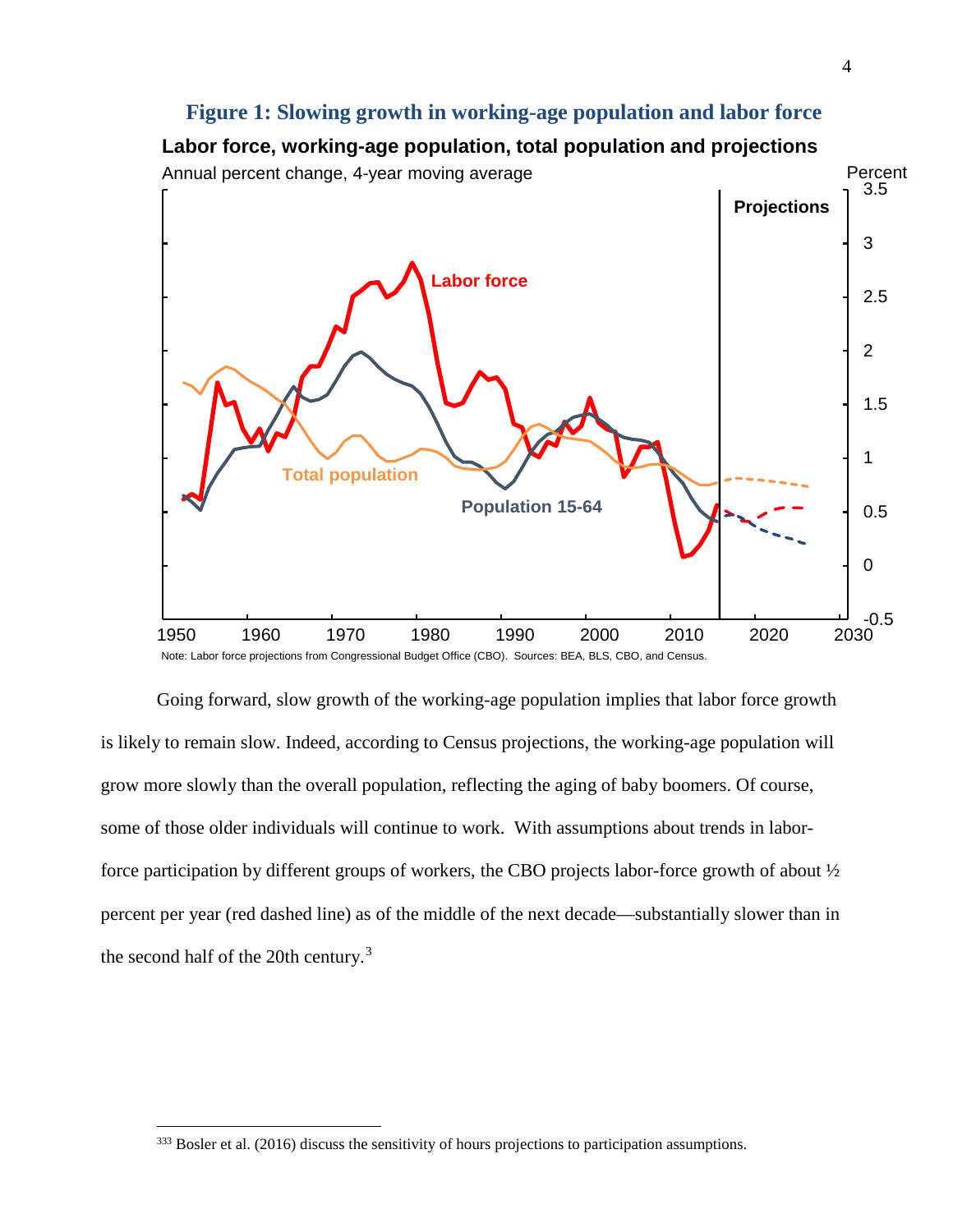## <span id="page-6-2"></span>**III. Slow-growth regime for productivity**

Many macroeconomic models assume that trend U.S. productivity growth is constant over time. A motivation is the surprisingly consistent growth rate of GDP per capita since 1870. But, as the previous section suggestions, GDP per *capita* has differed from GDP per *hour.* There is limited empirical justification for the view that trend growth in GDP per hour has been constant. For example, straightforward break tests on productivity growth suggest that trend growth varies over time (Fernald, 2007, 2015). Regime-switching models suggest that trend growth varies over time (Kahn and Rich, 2007). And some growth models suggest that U.S. growth per capita has been well above its steady-state pace, implying growth may change (Jones, 2002, Fernald and Jones 2014).

One view of the history of productivity growth is that there are normal periods and exceptional ones. This is essentially the view in Gordon (2016) and Fernald (2015) as well as in the broader literature on general purpose technologies. Unusual influences—such as the steam engine, electric dynamo, internal combustion engine, and microprocessor—promote a host of complementary innovations which boost productivity growth broadly for a time.<sup>[4](#page-6-0)</sup>

For example, productivity growth before 1973 was exceptional, reflecting gains associated with electricity, the telephone, the internal combustion engine, the Interstate Highway System (Fernald 1999), and so forth. Those exceptional gains ran their course by the early 1970s, and productivity growth receded to a normal, modest pace.

Starting around 1995, productivity growth was again exceptional for eight or nine years. Considerable research highlighted how businesses throughout the economy used information technology (IT) to transform what and how they produced.<sup>[5](#page-6-1)</sup> After 2004, the "low-hanging fruit" of

<span id="page-6-0"></span> <sup>4</sup> Bresnahan and Trajtenberg (1995) discuss general purpose technologies (GPTs) and Basu et al. (2004) link them to growth accounting. Fernald and Jones (2014) discuss how to model GPTs in a model of semi-endogenous growth.<br><sup>5</sup> See, for example, Brynjolfsson and Hitt (2000), Basu, Fernald, Oulton, and Srinivasan (2004), and Van

<span id="page-6-1"></span>Reenen et al. (2010).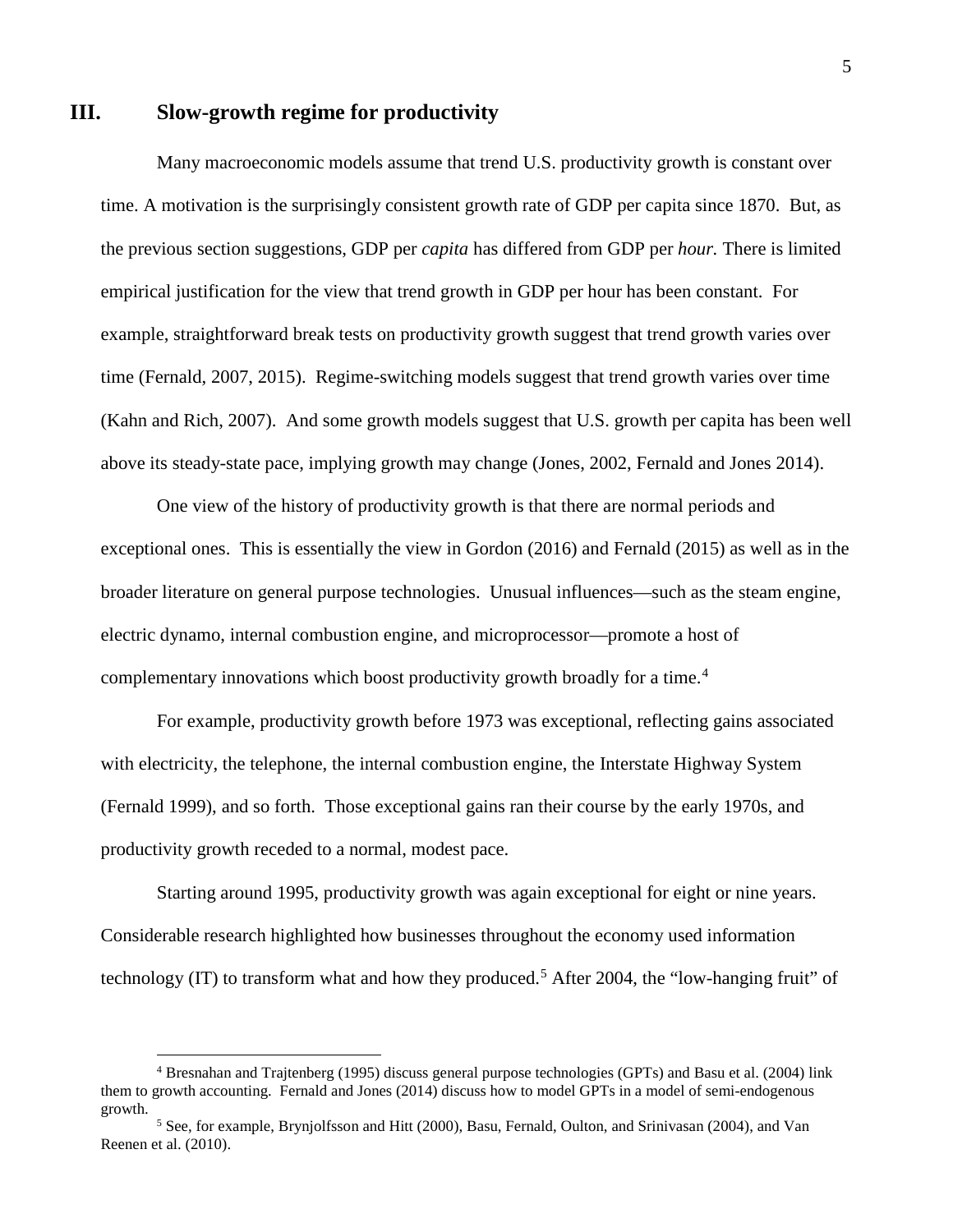IT had been plucked. Productivity growth returned to a more normal, modest, and incremental pace—not that different from the earlier period of 1973-95.<sup>[6](#page-7-1)</sup>

The economic logic in the preceding paragraphs implies that underlying productivity growth might vary over time. [Figure 2](#page-7-0) shows subsample averages in growth in GDP per hour. The (exceptional) "fast growth" periods (1948-1973 and 1995-2004) have similar means, as do the "slow growth" periods (1973-95 and 2004-15). The next section discusses the very slow-growth 2011-2015 period separately.

<span id="page-7-0"></span>

## **Figure 2: Regimes in GDP per Hour**

Source: Bureau of Economic Analysis / Bureau of Labor Statistics

<span id="page-7-1"></span> <sup>6</sup> A somewhat different hypothesis about slow productivity growth, which leads to the same conclusion for growth (but different policy prescriptions), is reduced dynamism (e.g., Decker et al., 2016). Causation is not necessarily clearcut. For example, if the "problem" is the lack of low-hanging fruit for the broad economy, then the lack of dynamism might simply be a symptom of that lack of opportunity.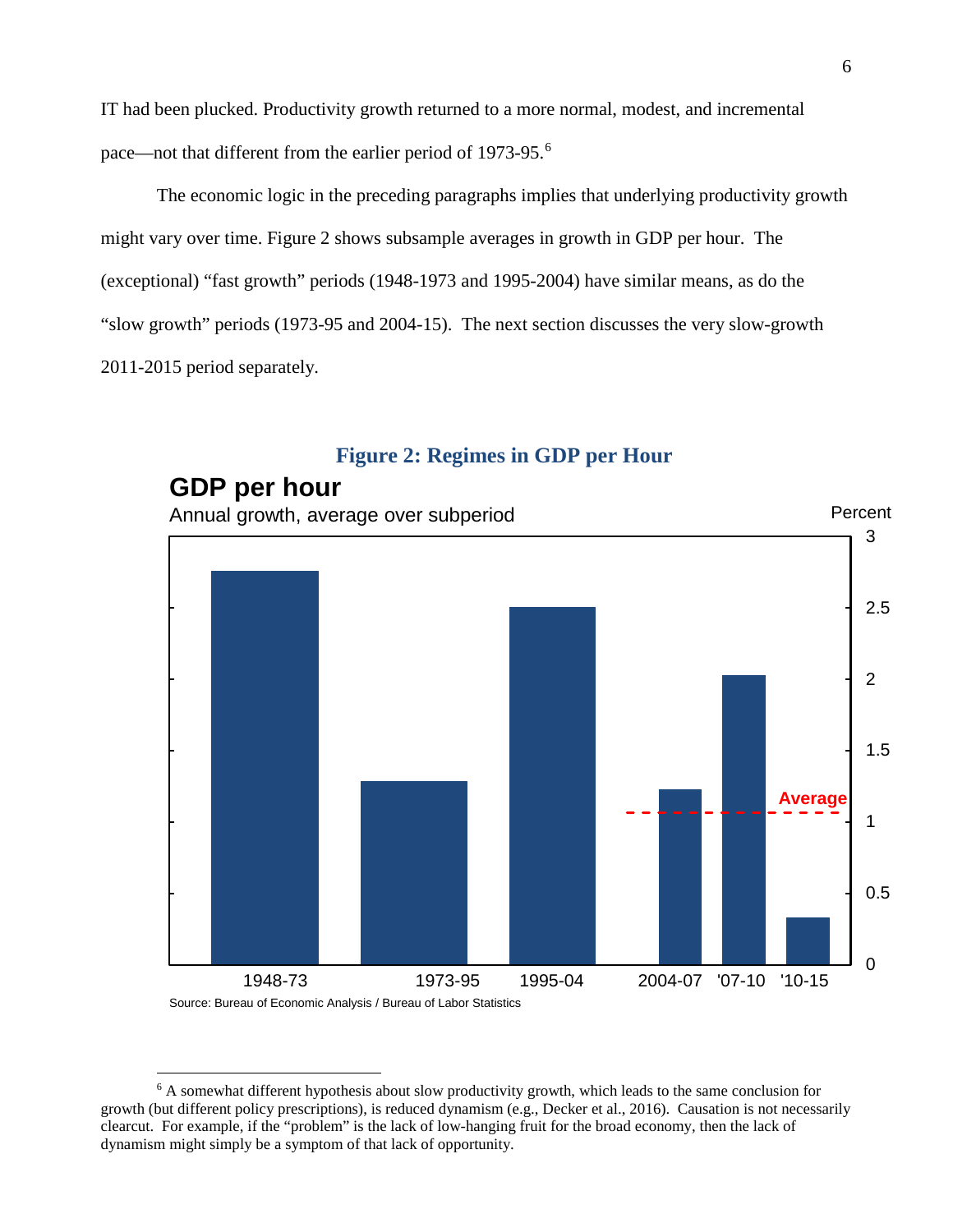Statistically, Kahn and Rich (2007) find that a two-state Markov process—with "fast" (about 3 percent) and "slow" (about 1¼ percent) regimes for non-farm business productivity growth—fits the data well. A recent update of their model (Kahn and Rich, 2016) puts very high probability on the economy being in the low-growth regime at present. Transitions between regimes are infrequent.

[Table 1](#page-9-0) decomposes annual growth rates of GDP by sub-period (column 1) into GDP per hour (column 2) and total-economy hours (column 3). It also shows two "naïve" projections for GDP growth going forward. Both projections assume that total-economy hours grow at 0.55 percent per year (consistent with CBO assumptions for the 2023-26 period).

The first projection assumes that productivity growth (GDP per hour, column 2) grows at its average pace from 1973-95 of 1.28 percent per year. In this scenario, GDP growth would be a bit above 1¾ percent per year. This is a notable stepdown from the actual GDP growth rate of just under 3 percent from 1973-95. By construction, the entire stepdown in growth in this scenario is from slower growth in hours worked.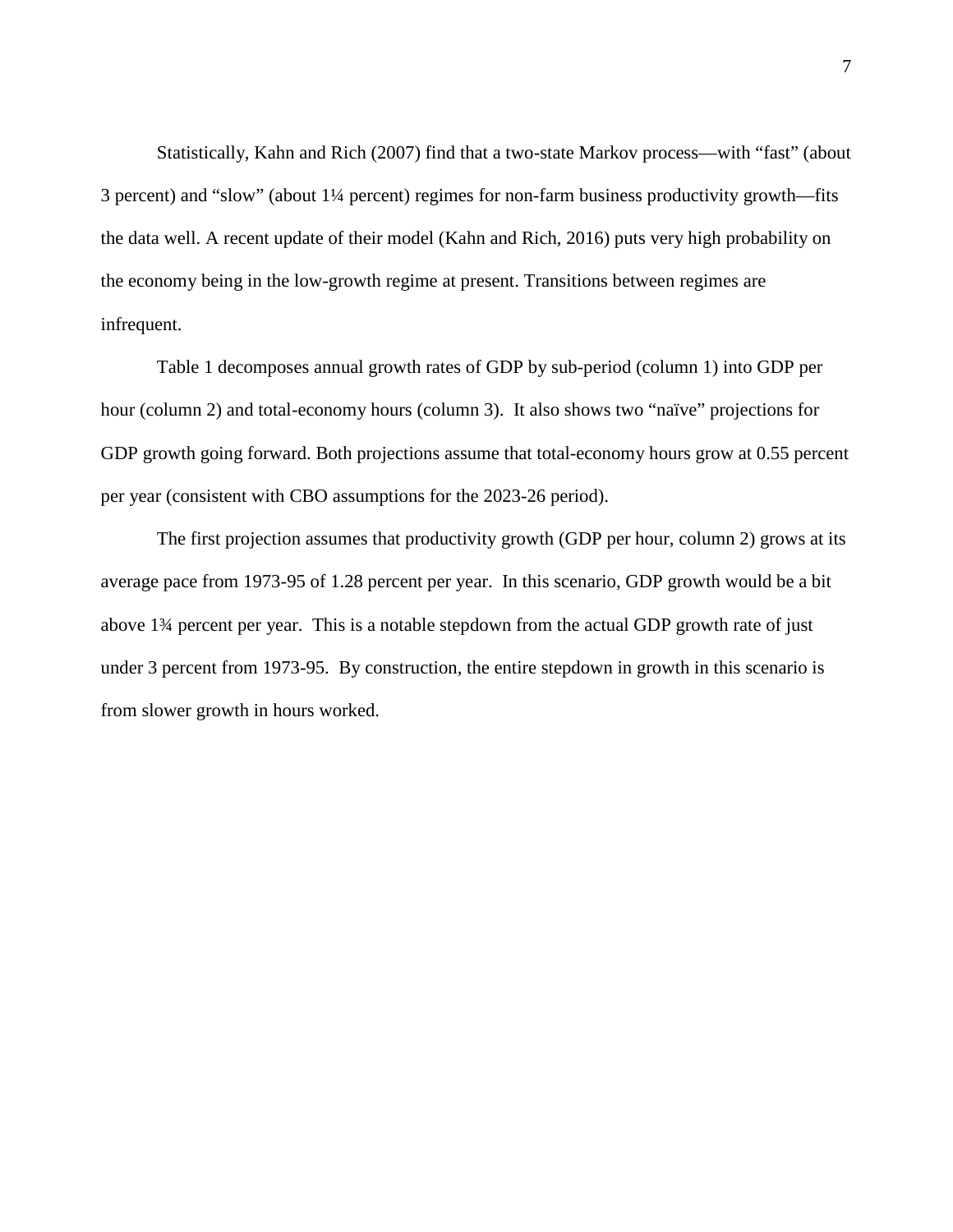<span id="page-9-0"></span>

|                     |            |      |         |                  |          | <b>GDP</b> per |
|---------------------|------------|------|---------|------------------|----------|----------------|
|                     | GDP per    |      |         | Labor Qual.-adj. | quality- |                |
|                     | <b>GDP</b> | hour | hours   | quality          | hours    | adj. hour      |
|                     | (1)        | (2)  | (3)     | (4)              | (5)      | (6)            |
| 1948-73             | 3.95       | 2.76 | 1.19    | 0.27             | 1.46     | 2.49           |
| 1973-95             | 2.86       | 1.28 | 1.58    | 0.42             | 2.00     | 0.86           |
| 1995-04             | 3.36       | 2.51 | 0.86    | 0.39             | 1.25     | 2.12           |
| 2004-15             | 1.59       | 1.07 | 0.52    | 0.46             | 0.98     | 0.60           |
| 2004-07             | 2.56       | 0.87 | 1.34    | 0.33             | 1.67     | 0.89           |
| 2007-10             | $-0.20$    | 1.80 | $-2.23$ | 0.84             | $-1.39$  | 1.19           |
| 2010-15             | 2.07       | 0.47 | 1.68    | 0.31             | 1.99     | 0.08           |
| "Naïve" project. I  | 1.83       | 1.28 | 0.55    | 0.20             | 0.75     | 1.08           |
| "Naïve" project. II | 1.61       | 1.06 | 0.55    | 0.20             | 0.75     | 0.86           |

#### **Table 1: Decomposing GDP growth by sub-period**

Notes: Total economy hours (column 3) are from unpublished BLS data. Labor quality (column 4) is from Fernald (2014) and corresponds to the business sector. Both projections assume labor quality grows at 0.2 percent per year (Bosler et al., 2016). Naïve projection I assumes GDP per hour (column 2) grows at its average pace from 1973-95. Naïve projection II assumes GDP per quality-adjusted hour (column 6) grows at its average pace from 1973-95.

For longer-run GDP growth to do much better than  $1\frac{3}{4}$  percent requires that productivity growth be faster than it was in the 1973-95 period. But productivity growth could easily be lower than in the 1973-95 period. First, productivity growth has grown more slowly from 2004-2015 than in the 1973-95 period. And productivity growth has grown much more slowly since 2010 [\(Table 1](#page-9-0) and [Figure 2\)](#page-7-0).

Second, even apart from the recent experience, an important reason to expect slower productivity growth in the future is that educational attainment will add much less to productivity growth via labor quality. Labor quality, which measures the contribution of education and experience, rose 0.42 percent per year from 19[7](#page-9-1)3-95.<sup>7</sup> Hence, it "explained" a substantial share of productivity growth. In contrast, Bosler et al. (2016) estimate that from 2022-2025, labor quality

<span id="page-9-1"></span> <sup>7</sup> Labor-quality measures have been standard in growth accounting since Jorgenson and Griliches (1967). See Bosler et al (2016) for a review.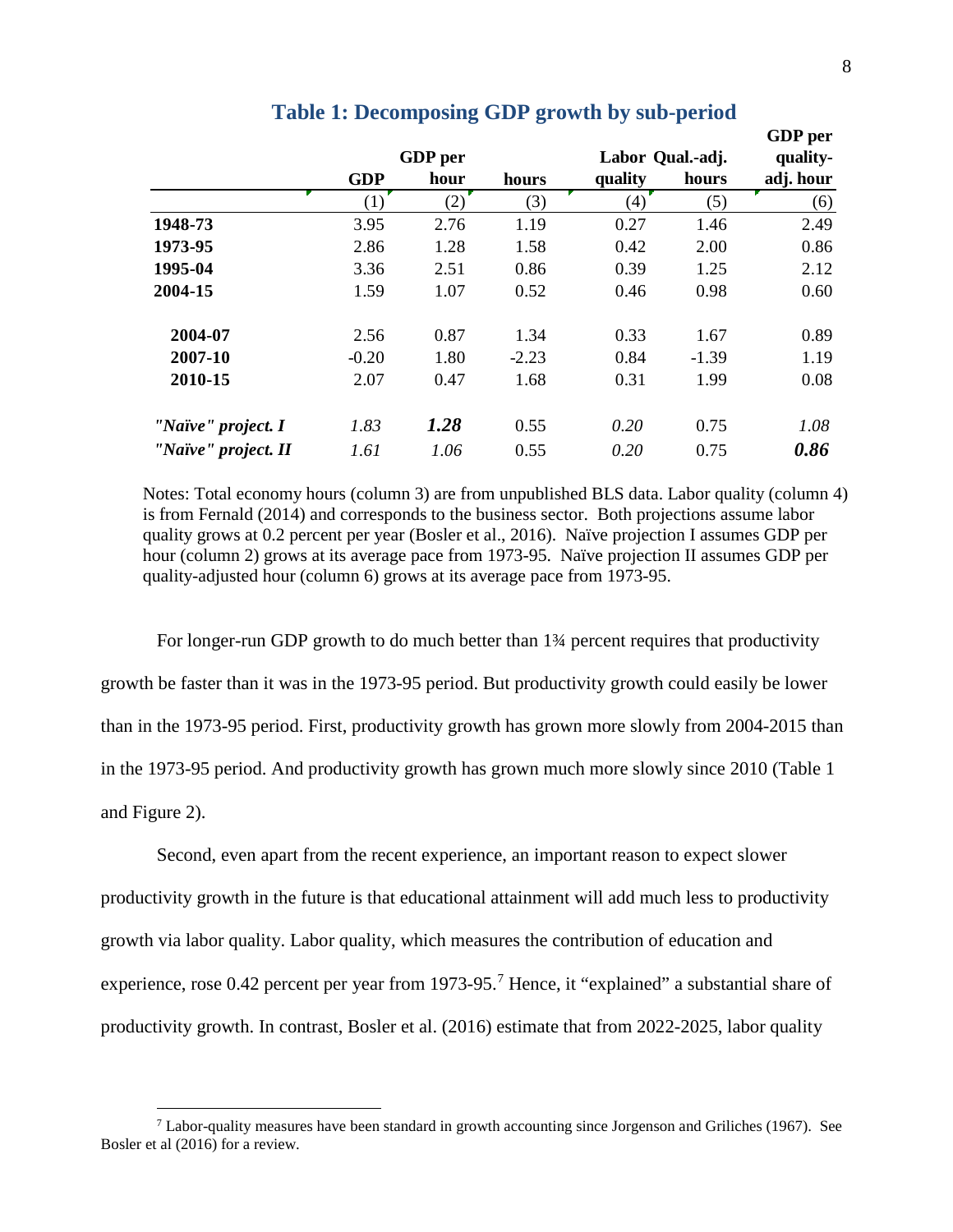will rise only about 0.10 to 0.20 percent per year. (Jorgenson, et al, 2016, is qualitatively similar though for a different time period: They estimate that labor quality will rise less than 0.10 percent per year from 2014-2024.) On its own, then, reduced labor quality growth suggests marking down productivity and GDP projections by at least  $2/10<sup>th</sup>$  of a percentage point and possibly more. (In economic models, the mapping from labor quality growth to productivity growth is one-for-one.<sup>[8](#page-10-0)</sup>)

The second naïve projection in [Table 1](#page-9-0) assumes that GDP per *quality-adjusted* hour (column 6) grows at its 1973-95 pace of 0.6 percent per year. If labor quality grows at 0.2 percent per year, then GDP growth in this scenario would be only a bit above 1-1/2 percent per year (1.61 percent).

This discussion highlights that GDP growth of only 1-1/2 to 1-3/4 percent per year would be consistent with productivity performance that we have seen historically. The main reason growth is expected to be low relative to history is demographics and education.

## <span id="page-10-1"></span>**IV. Detailed growth accounting**

This section looks in detail at growth-accounting fundamentals. It then uses a multi-sector neoclassical growth model to make projections about the future. The model takes technological progress as exogenous. Fernald and Jones (2014) suggest that this approach may be a reasonable approximation over a decade or two, given the uncertainties in the forecasts (and timing) of even more fundamentally based endogenous growth models. A range of scenarios is, of course, possible. Nevertheless, my preferred point estimate for GDP growth of 1.6 percent is consistent with continued slow growth in productivity. Although the logic differs in places, this point estimate matches the second naïve projection from the previous section.

<span id="page-10-0"></span> <sup>8</sup> In standard growth accounting, the contribution needs to be multiplied by labor's share. But in neoclassical growth models, that effect would be magnified because of induced capital deepening—by exactly enough to offset the labor-share adjustment. In other words, in these models, exogenous TFP explains capital per quality-adjusted hour. This means that if quality-adjusted hours grow faster, growth in the long-run rises one-for-one.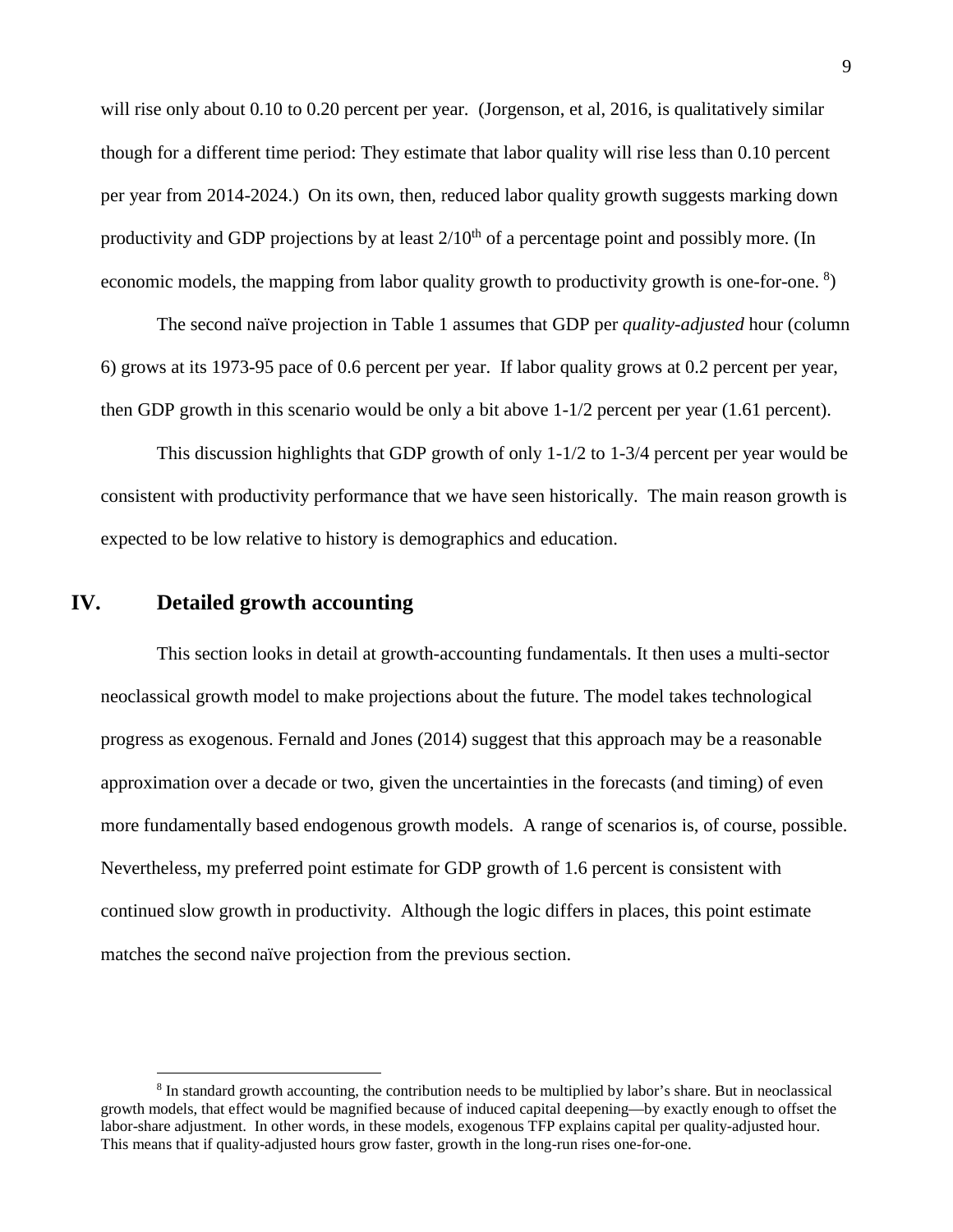#### **a. The rise and fall of exceptional productivity growth**

As we saw earlier, labor productivity growth has been weak since the mid-2000s and following a brief rebound during and immediately after the Great Recession—extraordinarily weak since 2010. [Figure 3](#page-12-0) shows a growth-accounting decomposition of business-sector productivity growth. The business sector is about  $\frac{3}{4}$  of overall GDP.<sup>[9](#page-11-1)</sup>

In contrast [to labor productivity, TFP growth has been more consistent over sub-periods](#page-11-0)  [since 2004. Even since 2010, the pace has been only modestly weaker than its 1973-95 average.](#page-11-0)  Typical macro models—starting from [at least Solow \(1956\)—take TFP as the fundamental driver of](#page-11-0)  [labor-productivity growth. Thus, we would naturally expect some rebound in labor productivity](#page-11-0) [performance relative to the past five years.](#page-11-0)

[The "shortfall" in productivity growth relative to fundamentals reflects, at least in part, the](#page-11-0)  [unwinding of two dynamics associated with the Great Recession. First, at the end of the Great](#page-11-0)  [Recession, businesses had a lot of capital relative to labor, which has attenuated the need to add](#page-11-0)  capacity to meet demand [in recent years. In contrast to the outsized growth in capital deepening](#page-11-0)  [from 2007-2010, we have seen capital "shallowing" since 2010. Second, businesses fired low](#page-11-0)[skilled workers during the recession, which raised labor quality in the 2007-2010 period. As these](#page-11-0)  [potential workers have been rehired, the growth rate of labor quality has added less.](#page-11-0)

<span id="page-11-0"></span>[Figure 3I](#page-11-0)n contrast to labor productivity, TFP growth has been more consistent over subperiods since 2004. Even since 2010, the pace has been only modestly weaker than its 1973-95 average. Typical macro models—starting from at least Solow (1956)—take TFP as the fundamental driver of labor-productivity growth. Thus, we would naturally expect some rebound in labor productivity performance relative to the past five years.

<span id="page-11-1"></span> <sup>9</sup> The non-business portion of the economy is government, households (mainly owner-occupied housing), and non-profits. Productivity in a large portion of the non-business sector reflects assumptions rather than data. So productivity growth in the non-business sector is very smooth.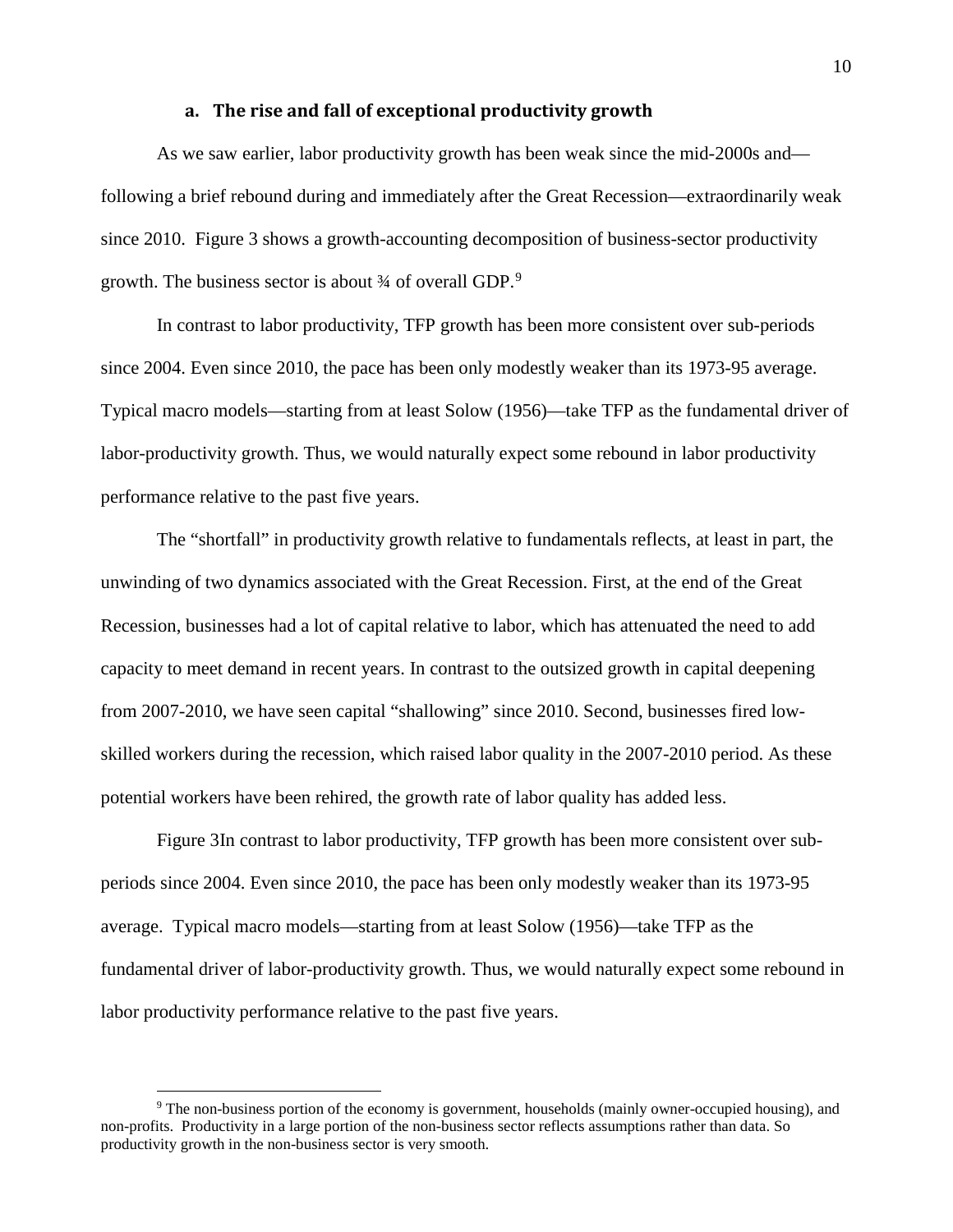The "shortfall" in productivity growth relative to fundamentals reflects, at least in part, the unwinding of two dynamics associated with the Great Recession. First, at the end of the Great Recession, businesses had a lot of capital relative to labor, which has attenuated the need to add capacity to meet demand in recent years. In contrast to the outsized growth in capital deepening from 2007-2010, we have seen capital "shallowing" since 2010. Second, businesses fired lowskilled workers during the recession, which raised labor quality in the 2007-2010 period. As these potential workers have been rehired, the growth rate of labor quality has added less.



# <span id="page-12-0"></span>**Figure 3: Recent productivity growth…weak and weaker Contributions to growth in U.S. output per hour**

Source: Fernald (2014a). Quarterly; samples end in Q4 of years shown except 1973 (end Q1) and 2016 (end Q2). Capital deepening is contribution of capital relative to quality-adjusted hours. Total factor productivity measured as a residual.

#### **b. Method of projecting with a multi-sector growth model**

Following Fernald (2015), this section projects GDP growth based on a multi-sector neoclassical growth model. The model is used to project business-sector productivity growth (measured in terms of quality-adjusted hours). In this model, one sector produces investment goods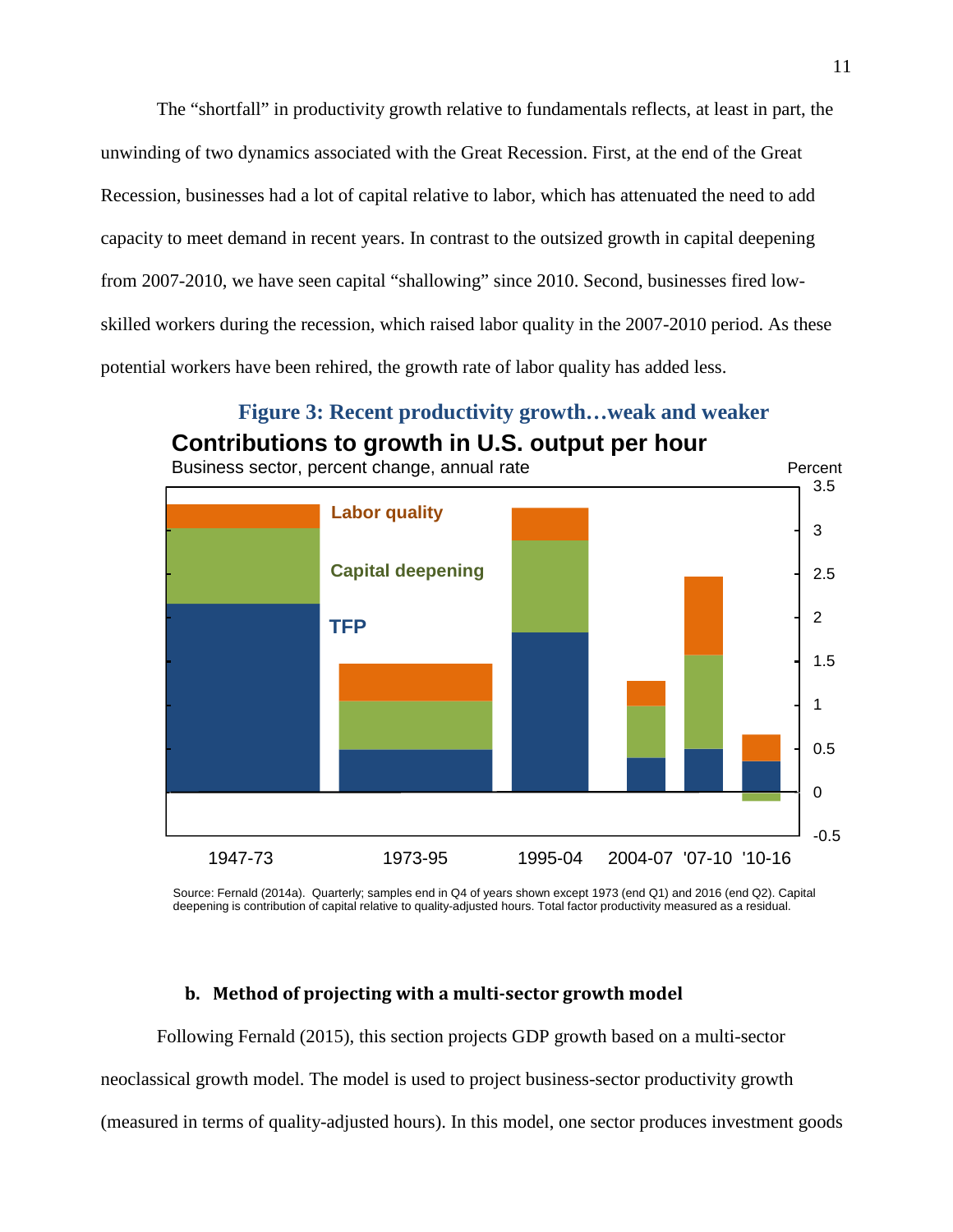and the other sector does not. The reason for using this decomposition is that, in the neoclassical model, steady-state capital deepening depends solely on investment-sector TFP.<sup>[10](#page-13-0)</sup> Growth in labor productivity (net of labor quality) is:

$$
\hat{Y} - \hat{H} - \widehat{LQ} = \alpha \widehat{TFP_I}/(1 - \alpha) + \widehat{TFP}
$$
 (1)

*Y, H,* and  $LQ$  are, respectively, output, hours, and labor quality. *TFP* is overall TFP, and  $TFP<sub>I</sub>$  is investment-sector TFP.  $\alpha$  is the share of reproducible (net of land) capital, which I set to its 2007 value of 0.324.<sup>[11](#page-13-1)</sup> Hats indicate growth rates.

Data are from Fernald (2014). Investment TFP growth is a user-cost-weighted average of

TFP growth for equipment and consumer durables; intellectual property products; and structures.

These measures are derived from overall TFP using relative prices (Greenwood, Hercowitz, and

Krusell, 1997).

Given a forecast for business-sector productivity growth, the following additional

assumptions are used to map to a forecast for GDP growth:

- o Quality-adjusted hours grow 0.75 percent per year, based on Bosler et al. (2016, Section 5.4). This projection is consistent with rising labor-force participation rates for older, more-educated individuals and falling participation rates for younger, less-educated individuals. Although these trends are uncertain, they appear consistent with the CBO projection that hours growth over the period 2023-26 will average 0.55 percent per year (as shown by the labor-force projection shown in [Figure 1\)](#page-5-0). Bosler et al (2016) find that those trends are consistent with labor-quality growth of 0.15 to 0.25 percent per year. My projection is consistent with using the CBO hours and the midpoint for labor quality, or 0.2 percent per year. (A projection of 0.75 percent for quality-adjusted hours is, in fact, towards the upper end of what Bosler et al consider reasonable.)
- o Non-business output grows 0.96 percent per year, from the CBO (average growth 2023 to 2026).

<span id="page-13-0"></span> $10$  See Fernald (2015) for further details on the model and underlying assumptions. The model abstracts from a large number of potentially important issues related to automation, artificial technology, robots, and the like. Nordhaus (2015) discusses substitution elasticities (on the supply or the demand side) that differ from one. Hémous and Olsen (2016) and Acemoglu and Repolo (2016) discuss a broader range of issues related to automation.

<span id="page-13-1"></span><sup>11</sup> In 2015, capital's share (exclusive of land) had risen to 0.343. In the non-financial corporate sector, capital's share in 2016:Q1 was only modestly above its 2007 level.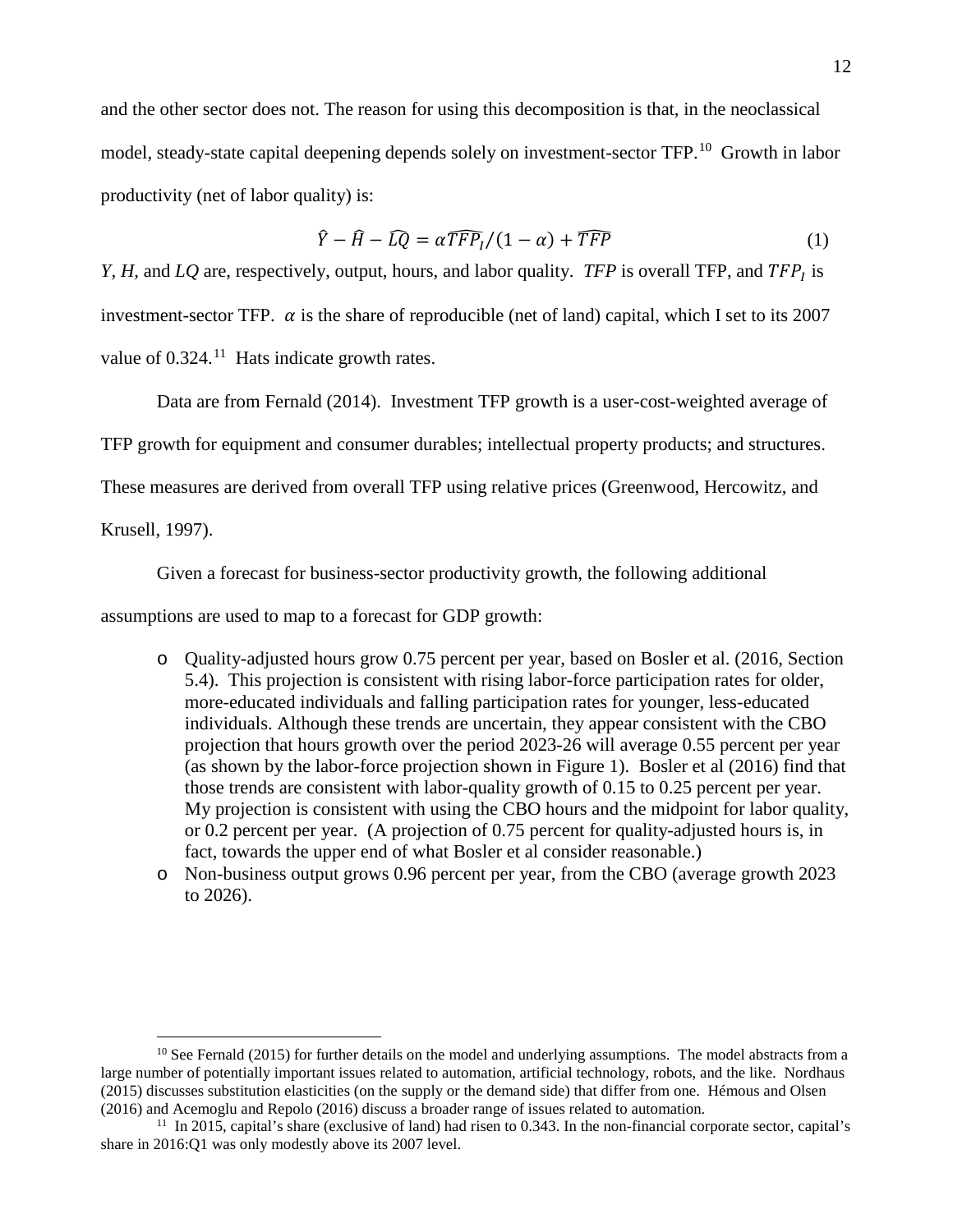## **c. Projected growth rates from the model**

The economic logic of Section [IV](#page-10-1) suggests that we have been in a "normal" (aka, slow) productivity-growth regime. My benchmark modal forecast assumes that this pace continues, as calibrated using data since 2004. That projection implies a forecast of about 1.6 percent for GDP per capita.

Specifically, given any window of data (say, my benchmark from 2004:Q4 to the present), I project labor productivity growth by inserting average growth in investment-sector and overall TFP into equation (1) above. In [Table 2](#page-15-0) below, column (1) shows estimates based on data from 2004:Q4 to the present. Business-sector labor productivity (row 3), in terms of quality-adjusted hours, grows 1.02 percent in this projection.

With quality-adjusted-hours growth of 0.75 percent, business output growth is 1.02+0.75=1.77 percent. Assuming the business-sector share remains at its current value of 76 percent, and that non-business output grows at 0.96 percent per year, longer-run GDP growth based on data from 2004:Q4 on would be 1.57 percent per year.

The predicted pace using data since 2004 slightly exceeds the actual productivity pace since 2004, reflecting a shortfall of capital deepening relative to the model. Business-sector labor productivity net of labor quality grew only 0.9 percent per year from 2004 through 2015. (For the total economy, shown in [Table 1,](#page-9-0) the pace was only 0.60 percent.) Still, an ex post miss of only  $1/10<sup>th</sup>$  percentage point between the steady-state model and the data does not seem large.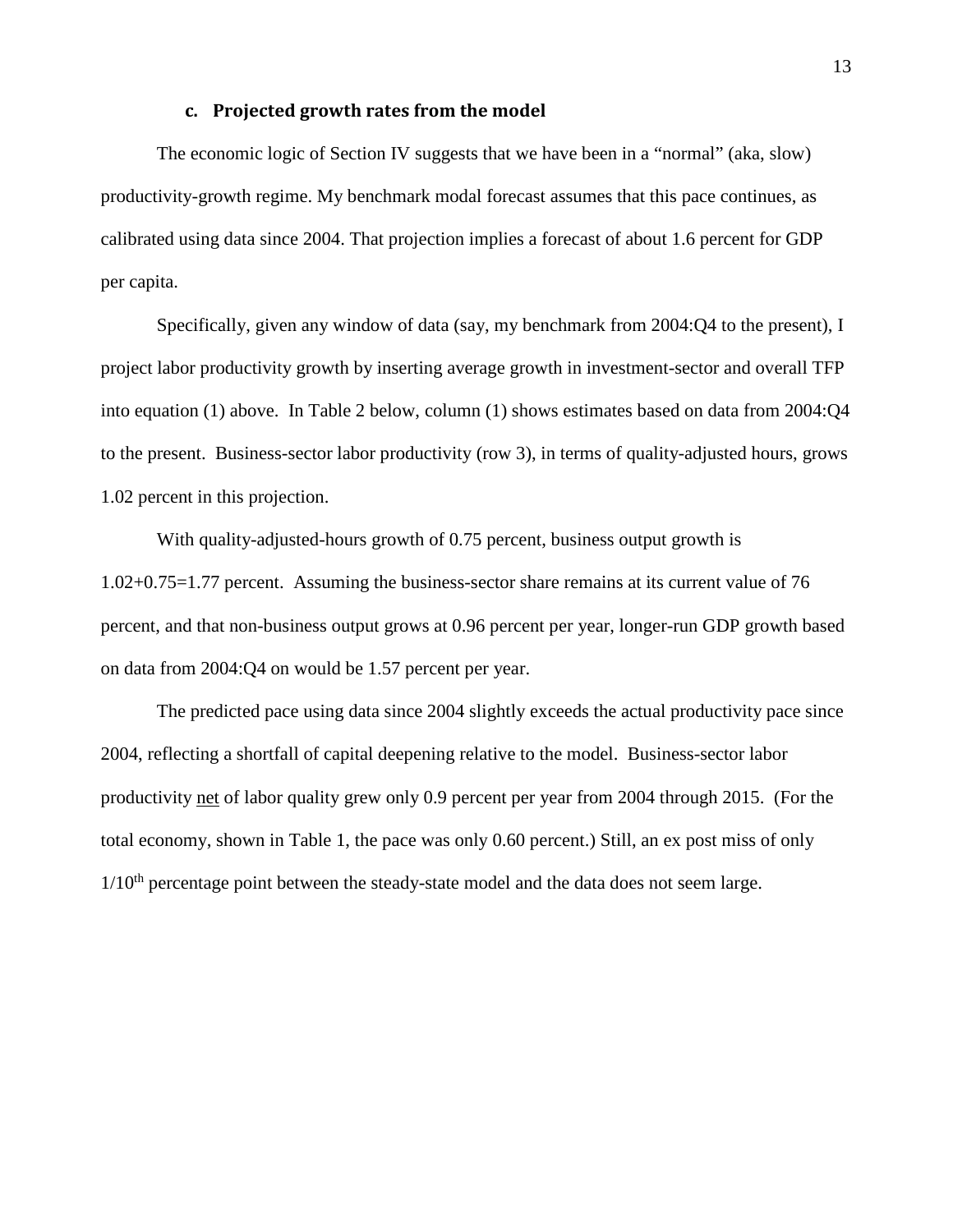<span id="page-15-0"></span>

|                  |                         | (1)     | (2)           | (3)            | (4)         | (5)         | (6)         |
|------------------|-------------------------|---------|---------------|----------------|-------------|-------------|-------------|
|                  |                         |         |               |                |             | <b>ExpS</b> | <b>ExpS</b> |
|                  |                         |         | Since 1973Q1- | <b>Since</b>   |             | $\delta$ =  | $\delta$ =  |
|                  | Variable                | 2004:Q4 |               | 1995Q4 1973:Q1 | <b>AveW</b> | 0.02)       | 0.04)       |
| (1)              | <b>Overall TFP</b>      | 0.41    | 0.49          | 0.75           | 0.82        | 0.76        | 0.55        |
| $\sqrt{(2)}$     | <b>Investment TFP</b>   | 1.26    | 0.87          | 1.36           | 1.60        | 1.55        | 1.31        |
| ▼                | Bus. sector labor prod. |         |               |                |             |             |             |
| (3)              | Projection              | 1.02    | 0.91          | 1.40           | 1.58        | 1.47        | 1.17        |
| $\left(4\right)$ | <b>GDP</b> projection   | 1.57    | 1.49          | 1.86           | 2.00        | 1.91        | 1.69        |

#### **Table 2: Projecting labor productivity and GDP**

Notes: Business-sector labor-productivity projections in row (3) are net of labor quality. Columns (1) through (3) show data and projections for particular windows of data. For each window, the average pace of growth of overall TFP and investment TFP are used to project business-sector labor productivity. Column (4), the AveW estimator, uses all windows that start from 1973Q1 through 2007Q4 (and that end in 2016Q2) and then averages the implied laborproductivity projections. Columns (5) and (6) show exponential smoothing (ExpS) estimates (as of 2016Q2) from the formula  $ExpS_{x,t} = (1 - \delta) ExpS_{x,t-1} + \delta x_t$ . The GDP projections in row (4) assume quality-adjusted hours grow 0.75 percent per year and that non-business output grows 0.96 percent per year (derived from CBO assumptions for 2023-26).

Using the data since 2004 is only one window for the "normal" regime. Column (2) shows that, using averages from 1973-95, business-sector productivity would grow at only a 0.9 percent pace, and GDP growth would be under 1½ percent. Even though overall TFP growth (line 1) since 2004 has been a touch slower than its pace from 1973-95, investment TFP growth has been faster in the recent period. Thus, implied growth in capital deepening, business-sector labor productivity, and GDP are also faster.

An important question is whether to use any specific window at all. The forecasting literature, e.g., Pesaran et al. (2013), suggests that, in the presence of structural change, it may not be optimal (in terms of minimizing mean squared prediction error) to focus on a single window. For example, there is uncertainty about exactly when the break occurred and there is a relatively short sample since the break.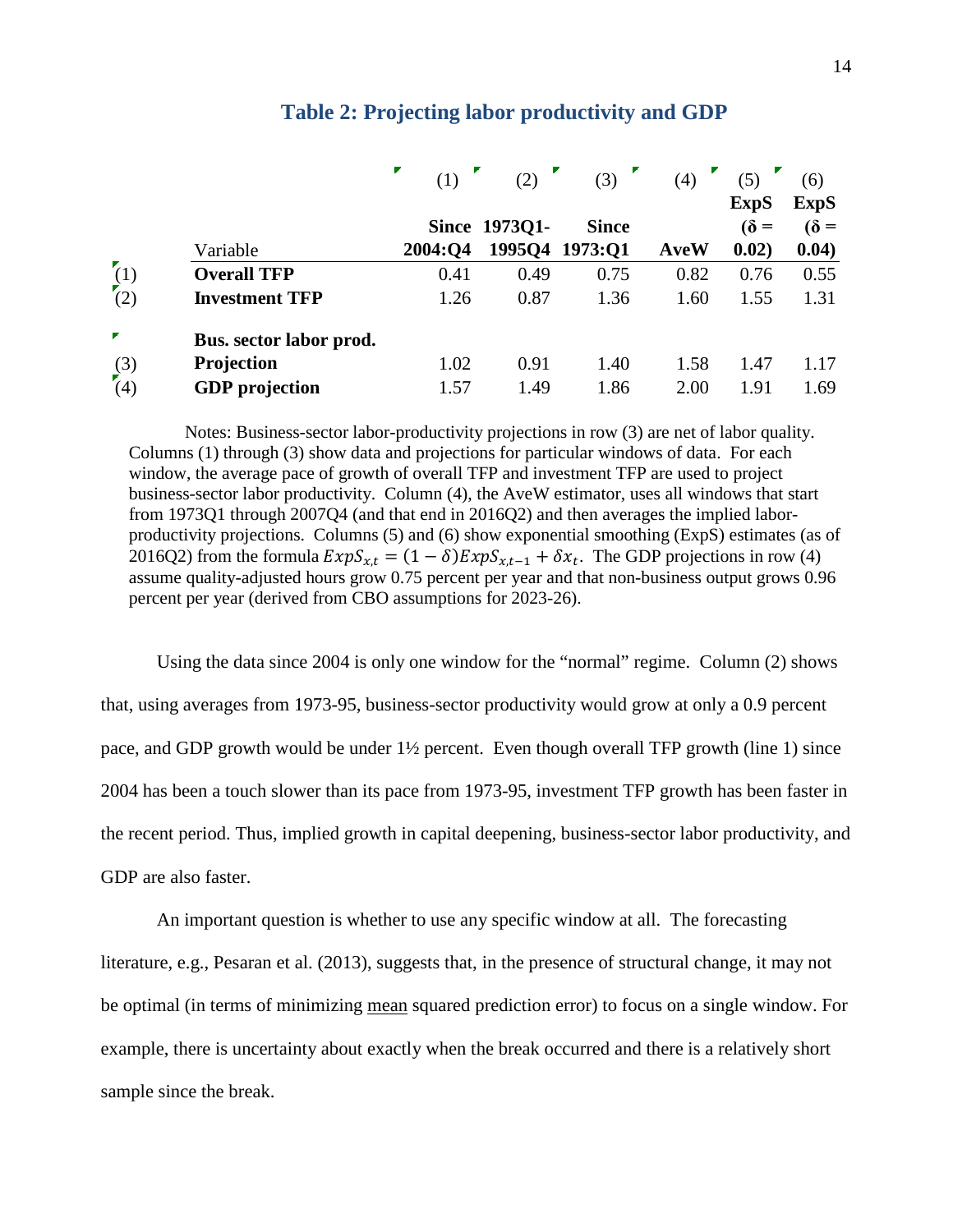One method recommended by Pesaran et al. (2013) is the so-called AveW estimator. The AveW estimator in [Table 2](#page-15-0) averages forecasts from all windows that start between 1973:Q2 and 2007:Q4 and end at the most recent date (2016:Q1). For each window, I calculate the average pace of growth in investment and overall TFP over the window. I then use equation (1) to calculate the corresponding labor-productivity projection for each of those windows. AveW then averages these projections over all the windows.

Column (4) shows that the AveW estimator, applied to the multisector growth model, implies a mean estimate of 0.8 for overall TFP growth, 1.6 percent for business-sector productivity growth, and 2.0 percent for GDP growth. So this estimator is notably faster than using data only since 2004. The reason is that the fast-growth period from 1995-2004 gets substantial weight.

Another approach that is often used in the presence of structural change is exponential smoothing (ExpS). The table shows two exponential smoothing projections that use different (quarterly) "gain" parameters. Exponential smoothing with a 0.02 quarterly "gain" (and 0.98 downweighting parameter) is a touch slower than the AveW estimator. With a quarterly gain of 0.04, the exponential smoothing estimator is closer to using the average since 2004, and implies a growth rate for GDP of 1.7 percent.

Which of the various forecasts is preferred depends in large part on whether one is doing a modal or mean forecast. In the context of the regime-switching model, the AveW estimator is one reasonable way to get a mean forecast, in that it puts weight on the fast-growth period from 1995 to 2004. (Similarly, the mean forecast from Kahn and Rich, 2016, is above their low-growth estimate.) More generally, a non-regime-switching view of how trend growth changes might push for one of the other estimators. For example, if the growth rate itself were modeled as a random walk, rather than a regime shift, then the AveW, the ExpS, or a Kalman filter estimator (not shown) might be preferred. The challenge there is the tradeoff between bias (with a random walk in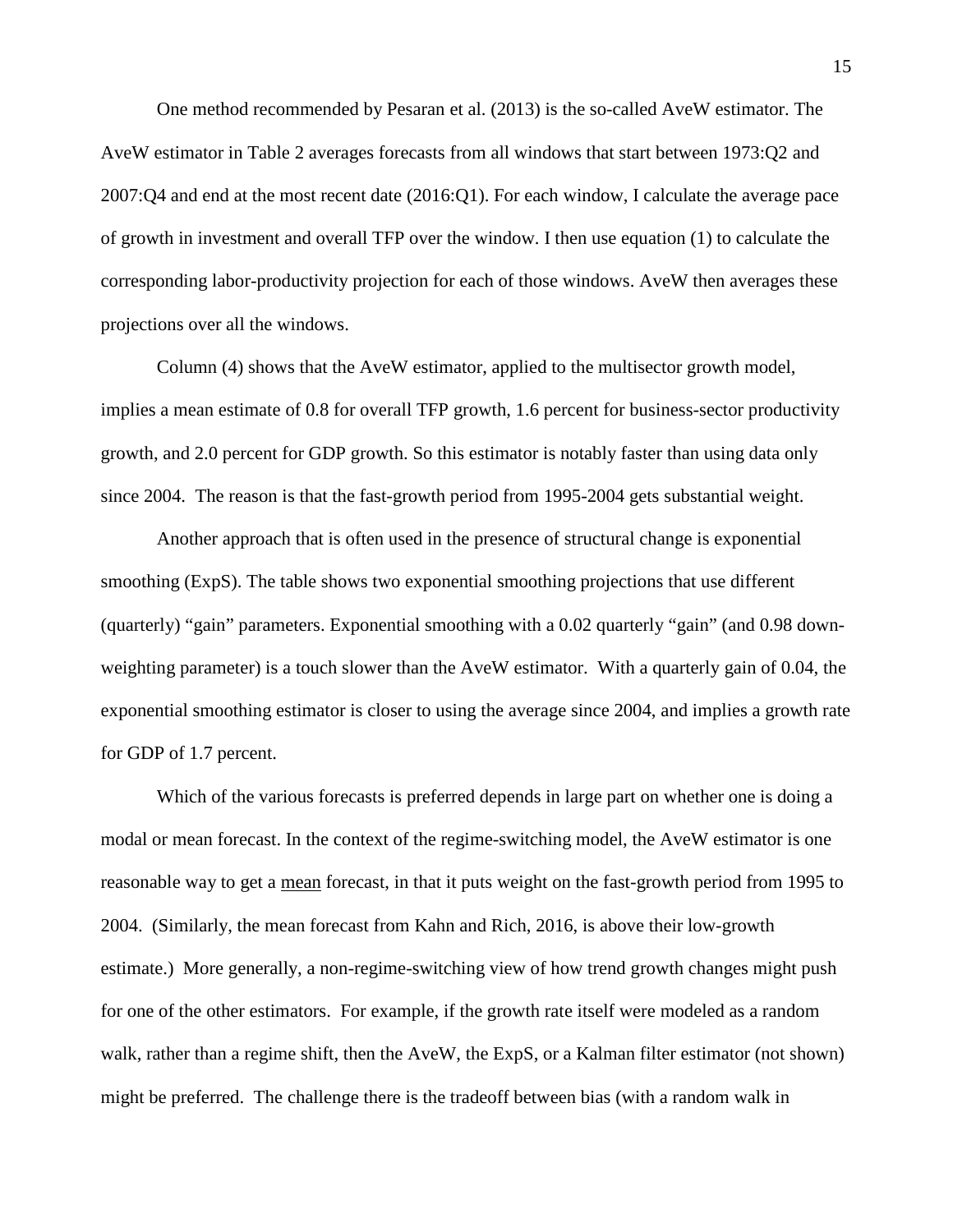growth, the best estimator of future growth is the current "drift" term) and precision (the current drift term is poorly estimated because of year-to-year volatility in productivity growth).

That said, many practical forecasters think about a modal forecast: What is the most likely outcome? In the regime-switching logic with persistent regimes, the mode and the mean are different. For a modal forecast, using averages since 2004:Q4 (column 1) or the ExpS estimator with high gain (column 6) seem preferable. Both imply GDP growth in the 1.6 percent to 1.7 percent range.

### <span id="page-17-0"></span>**V. Other (less likely) explanations for the slowdown in productivity growth**

This paper takes the view that the slowdown in TFP growth after 2004 reflects the end of a wave of the IT revolution. For forecasting, the important question is whether the slowdown in growth was structural and likely to continue into the future.

One alternative view is that the slow pace of recent TFP growth reflects the Great Recession and its aftermath. That event has left an imprint on capital deepening and labor quality which, in turn, have affected recent dynamics of labor productivity. But these business cycle and transitional dynamics do not affect forecasts of longer-run *growth* (regardless of whether they permanently scar the level of activity). What does matter for forecasting is what the recession has meant for measured TFP growth since the recession. One channel could be through depressed factor utilization. In this regard, Fernald (2015) argues that cyclical effects on TFP from the Great Recession had largely run their course by early  $2011$ .<sup>[12](#page-17-1)</sup>

Even apart from utilization effects, Reifschneider et al. (2015) and Anzoategui et al. (2016) argue that the slow pace of recent TFP growth could in part reflect effects of the Great Recession on incentives to innovate. In addition, Sedlacek and Sterk (2013) find that not only did the number of

<span id="page-17-1"></span> $12$  Concerns about cyclical utilization may be more relevant in Europe, where the output gap has closed much more slowly than in the United States.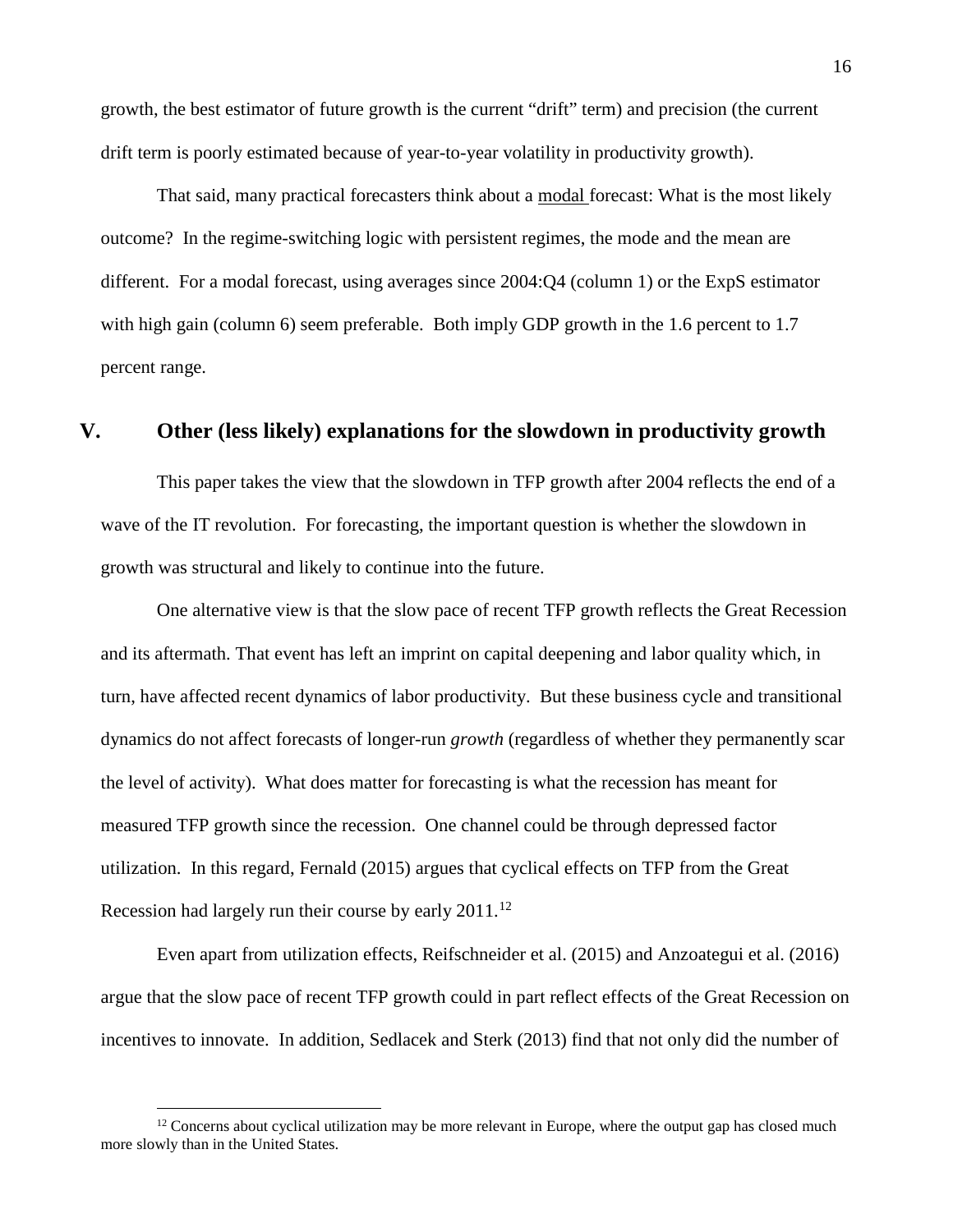U.S. startups drop sharply during the Great Recession, but that recession-born firms tend to be less productive than others even when the recovery recovers. If this story is quantitatively important, then a "high-pressure economy" might help reverse those effects and lead to faster growth in innovation and technology.

Although intuitive, the Great Recession cannot be the entire story, since TFP growth as well as labor productivity were only modest in the years leading up the Great Recession (see [Figure 3\)](#page-12-0).<sup>[13](#page-18-0)</sup> Even more to the point, Huang, Luo, and Starts (2016) find that, for the United States, the level of TFP always bounces back quickly from recessions, including from the Great Recession. (The temporary recession decline and rebound is consistent with cyclical utilization of capital and labor.) In contrast, labor-market variables and GDP have, following recent recessions, followed an "Lshaped" pattern where there is no bounce back in the level. These results suggest that the place to look for persistent effects of recessions is the labor market rather than productivity.

More broadly, for advanced economies, Oulton and Sebastia-Barriel (2014) find no evidence of a persistent level or growth effect of financial crises on TFP. They do find persistent reductions in the level of GDP, which come from lower trend paths for employment as well as capital-labor ratios. Fatas (2002) finds that, for the richest countries (but not overall), higher volatility—which would naturally result from more severe business cycles—is if anything, associated with *faster* growth in GDP per capita. Finally, the Great Depression was an extraordinarily innovative period (Field, 2003, Alexopoulos and Cohen, 2009, Gordon, 2016).

A second story is a rising share of low-productivity-growth sectors. Byrne et al. (2016) document the shift towards low-TFP-growth services in recent decades. But the shift is not large enough to have a quantitatively important effect on TFP growth. Specifically, they find that holding industry shares fixed at their 1987 values would make negligible difference to the actual time

<span id="page-18-0"></span><sup>&</sup>lt;sup>13</sup> Anzoategui et al. (2016) argue that there was a pre-recession shock to exogenous growth combined with the large shock from the recession.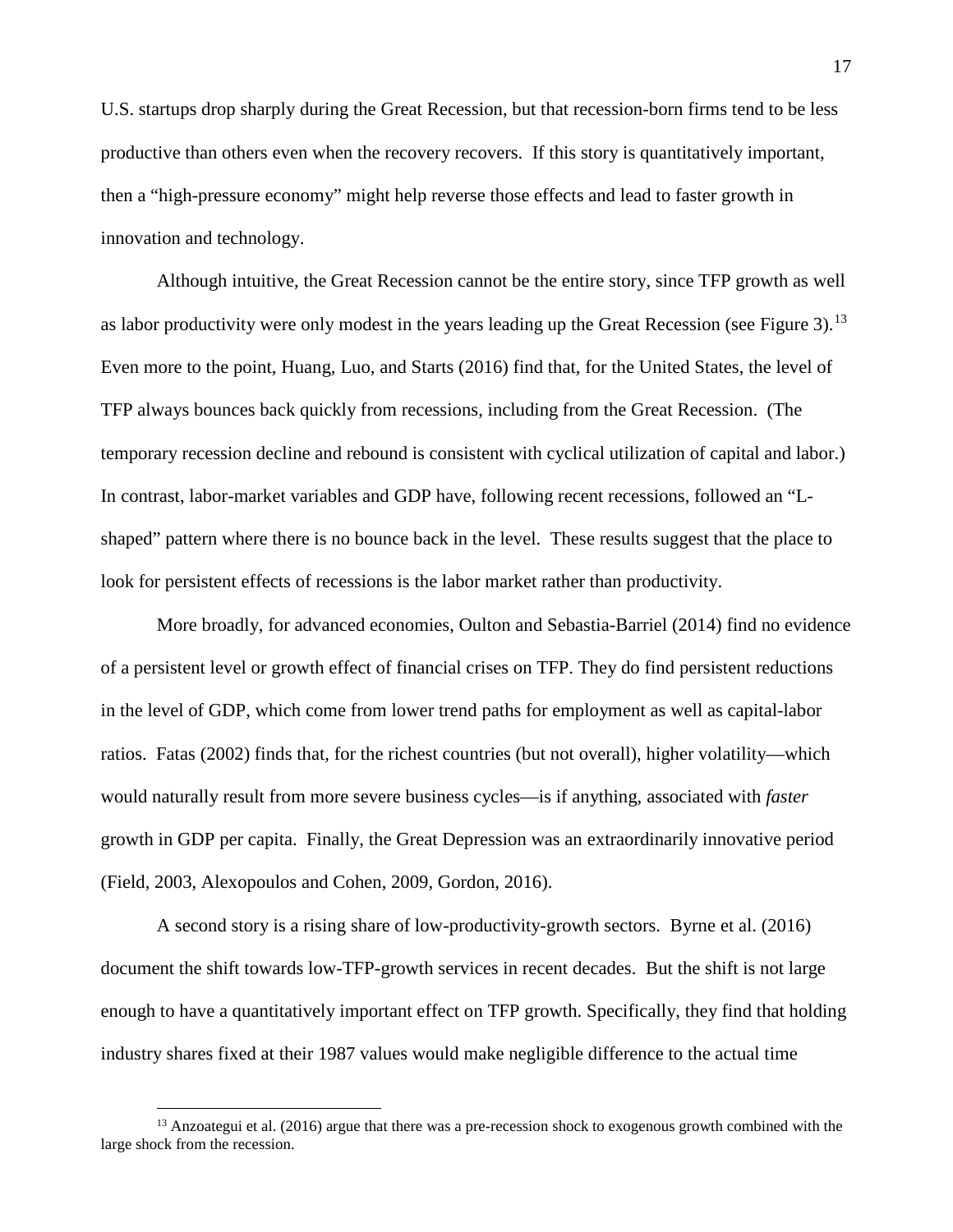profile of aggregate TFP growth. Of course, even if true, this story does imply that low productivity growth is structural, consistent with the projections in the previous sections. Nevertheless, to the extent the low TFP growth reflects challenges in measurement of real services output, it suggests that living standards could be rising faster than measured.

A third story is growing mismeasurement associated with prices for IT hardware and services as well as the increasing importance of digital goods. Byrne et al. (2016) and Syverson (2016) find little evidence that IT-related mismeasurement has gotten worse or that it can explain the post-2004 slowdown in productivity growth.

The bottom line is that the modest pace of TFP growth since 2004 appears genuine and structural.

## <span id="page-19-0"></span>**VI. Risks**

Uncertainty about longer-run forecasts is inherently high. Neither economists nor statisticians have a good track record of forecasting changes in trend productivity growth. Statistically, Müller and Watson (2016) estimate that a 90 percent prediction set for average labor productivity growth over a 10-year period runs from 0 to 3-1/4 percent—a very wide interval.

Under the "regimes" view in Section [III,](#page-6-2) much of the uncertainty is about which regime we are in. Even within a regime, however, productivity is inherently volatile. And of course, there is no reason the future needs to look like the past.

Economically, the ongoing debates between techno-pessimists and techno-optimists highlight the uncertainties about the future pace of innovation. On the one hand, there could be another wave of the IT revolution—as Brynjolfsson and McAfee (2014), Baily, Manyika, and Gupta (2013), and Syverson (2013) suggest—or some other, unexpected productivity breakthrough. In addition, as Fernald and Jones (2014) suggest, the future growth model might look substantially different from the past—perhaps reflecting the innovative potential of robots and machine learning,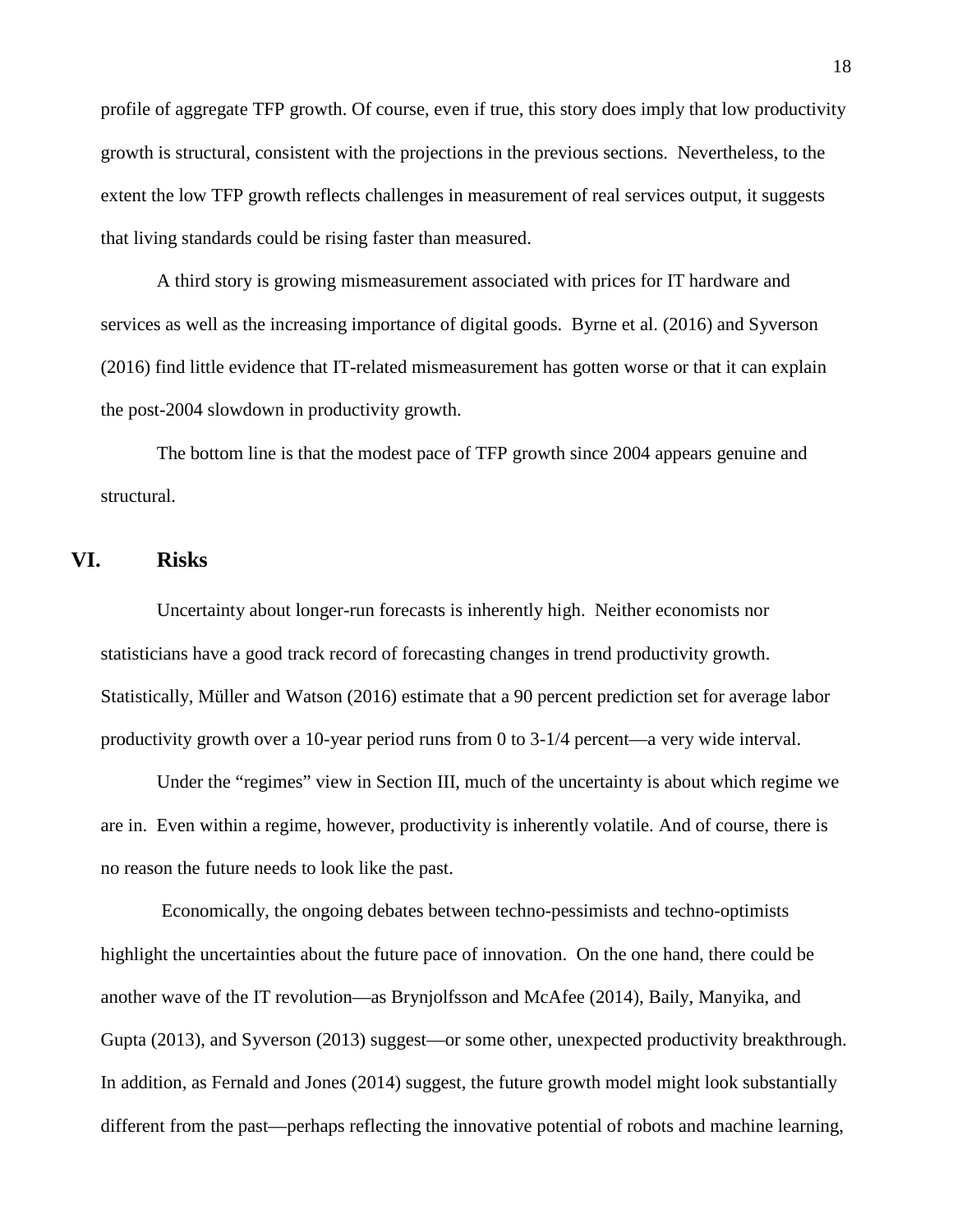or the rise of China, India, and other countries as centers of frontier research. In that case, the results in this paper could reflect an extended pause, a return to normal before the next wave of transformative growth.

Uncertainty about quality-adjusted labor-force growth over the next decade is probably much smaller than uncertainty about productivity. Bosler et al. (2016) consider a range of plausible scenarios for participation based on age and education. They find that the plausible range of outcomes is relatively narrow. Still, given the subdued growth in the working-age population (those aged 15 to 64 in Figure 1), a key uncertainty in this regard is whether labor-force participation of those older than 64 will continue to rise.

## **VII. Conclusions**

This paper pulls together arguments from recent discussions about the new normal for U.S. growth. Once the economy recovers fully from cyclical dynamics associated with the Great Recession, GDP growth is likely to be well below historical norms, plausibly in the range of 1½ to 1¾ percent per year. Looking, say, 7 to 10 years out, my preferred point estimate is 1.6 percent growth in GDP per year, with per capita growth of under 0.9 percent. The reason for the slow pace is not primarily productivity, in that we've previously seen long periods (such as 1973-95) with modest productivity growth. Rather, it's the combination of modest productivity growth with demographics.

Raising growth above this modest pace depends primarily on whether the private sector can find new and improved ways of doing business. Still, at the margin, policies may help. For example, policies to improve education and life-long learning can help raise labor quality and,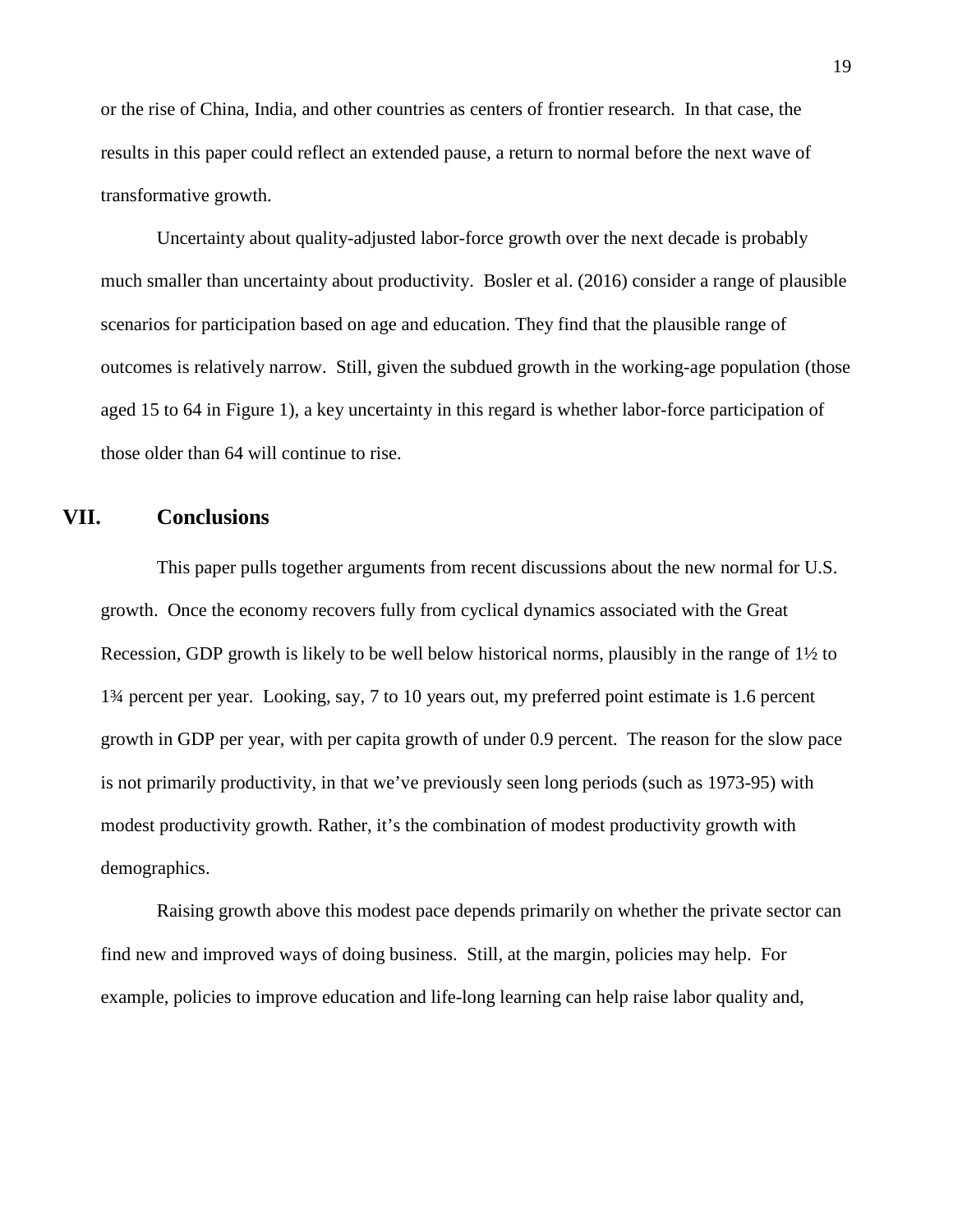thereby, labor productivity. Infrastructure can complement private activities. And publicly funded R&D can help offset the fact that these activities are underprovided.<sup>[14](#page-21-0)</sup>

In addition, in a probabilistic sense, policy can help by ensuring that, if there turn out to be exceptional, broadbased opportunities associated with information technology or other sources, that society can benefit from them. In particular, economic fluidity and dynamism can plausibly help ideas to diffuse broadly to businesses throughout the economy. One indirect piece of evidence that dynamism and flexibility matter for productivity comes from a comparison of the gains from IT in the United States versus Europe. Europe invested in computers, but didn't get the same productivity benefits after 1995. Much of the research points to labor and product-market inflexibilities that limit the ability to reorganize to benefit from  $IT<sup>15</sup>$  $IT<sup>15</sup>$  $IT<sup>15</sup>$ .

Of course, a potential cost of fluidity and dynamism is a heightened degree of individual uncertainty. Indeed, whether the pace of innovation turns out to be modest or fast, not all workers appear likely to benefit equally—there will be winners and losers. One area for policy to focus on is education and skill development to allow more people to take advantage of the opportunities that innovation brings.<sup>16</sup> Maintaining an appropriate social safety net can help individuals to weather the volatility and upheaval that may accompany ongoing change. This support at the individual level would help ensure that those workers who are negatively affected are better able to adapt.

<sup>&</sup>lt;sup>14</sup> On infrastructure, see Fernald (1999). On R&D, see Jones and Williams (1998).

<span id="page-21-2"></span><span id="page-21-1"></span><span id="page-21-0"></span><sup>15</sup> See van Rees et al. (2010). Bartelsman (2013) argues that, with suitable reforms, Europe has considerable scope to boost productivity through improved reallocation of resources associated with IT. The White House (2015) discusses how occupational licensing might constrain growth.

<sup>16</sup> Acemoglu and Autor (2012)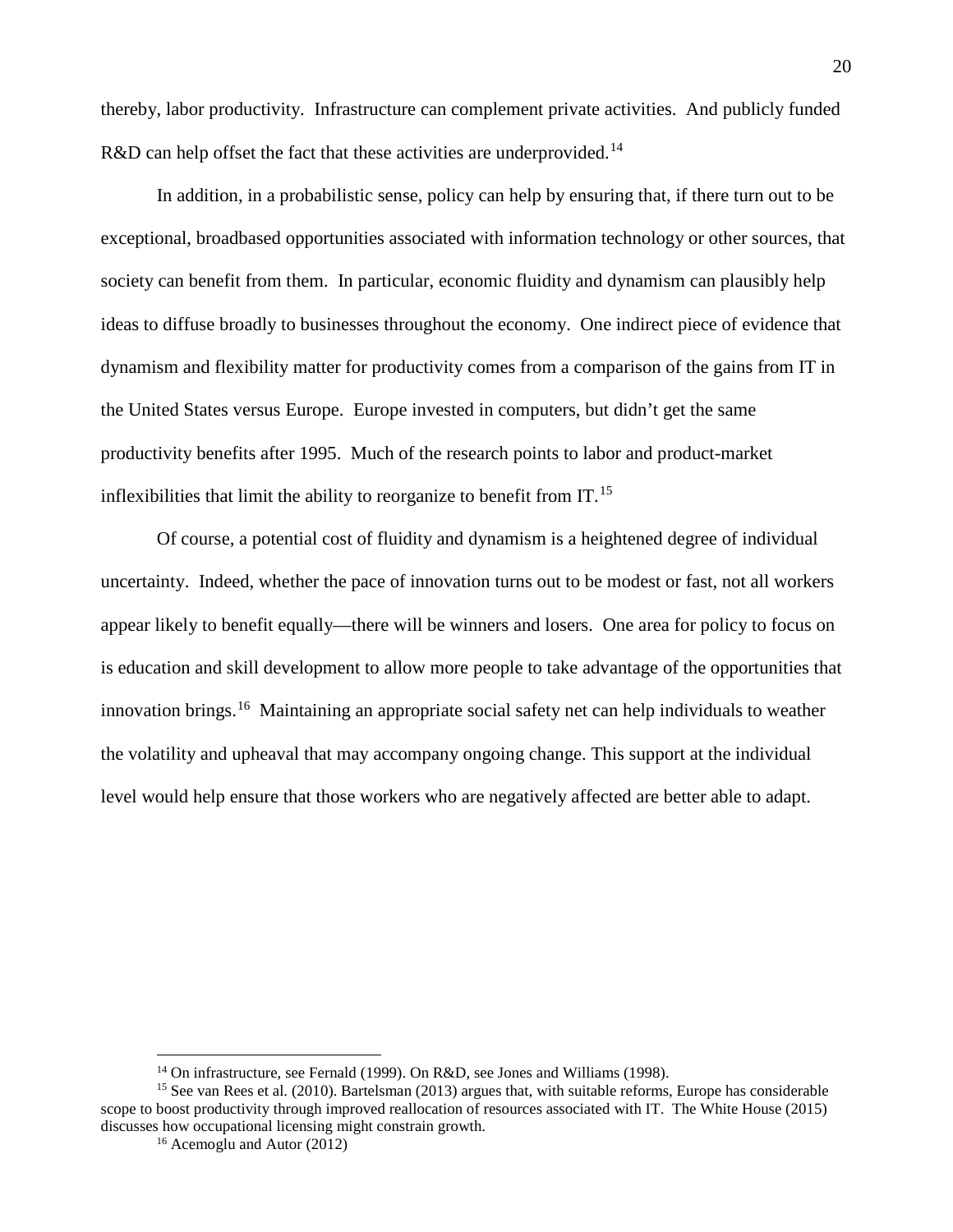#### **REFERENCES**

- Acemoglu, Daron and David Autor, 2012. "What Does Human Capital Do? A Review of Goldin and Katz' The Race between Education and Technology." Journal of Economic Literature 50(2), pp. 426-463.
- Acemoglu, Daron and Pascual Restrepo (2016). "The Race Between Man and Machine: Implications of Technology for Growth, Factor Shares and Employment." Manuscript, MIT.
- Alexopoulos, Michelle and Jon Cohen (2009). "Measuring our Ignorance, One Book at a Time: New Indicators of Technological Change, 1909–1949." *Journal of Monetary Economics*, Volume 56, Issue 4, May, Pages 450-470.
- Anzoategui, Diego, Diego Comin, Mark Gertler, and Joseba Martinez (2016). "Endogenous Technology Adoption and R&D as Sources of Business Cycle Persistence." NBER Working Paper No. 22005.
- Baily, Martin, James Manyika, and Shalabh Gupta (2013). "U.S. Productivity Growth: An Optimistic Perspective." *International Productivity Monitor*, vol. 25, pages 3-12, Spring.
- Bartelsman, Eric, 2013. "ICT, Reallocation and Productivity," European Economy Economic Papers 486, Directorate General Economic and Monetary Affairs (DG ECFIN), European Commission.
- Basu, Susanto, John Fernald, Nicholas Oulton, and Sally Srinivasan (2004). "The Case of the Missing Productivity Growth: Or, Does Information Technology Explain Why Productivity Accelerated in the United States but Not the United Kingdom?" *NBER Macroeconomics Annual*, 2003.
- Bosler, Canyon, Mary C. Daly, John G. Fernald, Bart Hobijn. 2016. "The Outlook for U.S. Labor-Quality Growth." Federal Reserve Bank of San Francisco Working Paper 2016-14. <http://www.frbsf.org/economic-research/publications/working-papers/wp2016-14.pdf>
- Bresnahan, T. F., and M. Trajtenberg. (1995). General-Purpose Technologies:"Engines of growth"? *Journal of Econometrics* 65(Special Issue, January): 83-108.
- Brynjolfsson, E., and Hitt, L.M. (2000). "Beyond Computation: Information Technology, Organisational Transformation and Business Performance". *Journal of Economic Perspectives*, Vol. 14 Issue 4: 23-48.
- Brynjolfsson, Erik, and Andrew McAffee. (2014). *The Second Machine Age: Work, Progress, and Prosperity in a Time of Brilliant Technologies.* W. W. Norton & Company.
- Byrne, David, John Fernald, and Marshall Reinsdorf (2016). "Does the United States Have a Productivity Slowdown or a Measurement Problem?"
- David, Paul and Gavin Wright (2003). "General Purpose Technologies and Productivity Surges: Historical Reflections on the Future of the ICT Revolution." In Paul A. David and Mark Thomas (eds.), *The Economic Future in Historical Perspective*. Oxford University Press.
- Decker, Ryan A., John Haltiwanger, Ron S. Jarmin, and Javier Miranda (2016). "Changing Business Dynamism: Volatility of Shocks vs. Responsiveness to Shocks? (PDF)" Manuscript, April.
- Fatas, Antonio (2002). "The Effects of Business Cycles on Growth." In Economic Growth: Sources, Trends and Cycles, Eds. Norman Loayza and Raimundo Soto. Central Bank of Chile.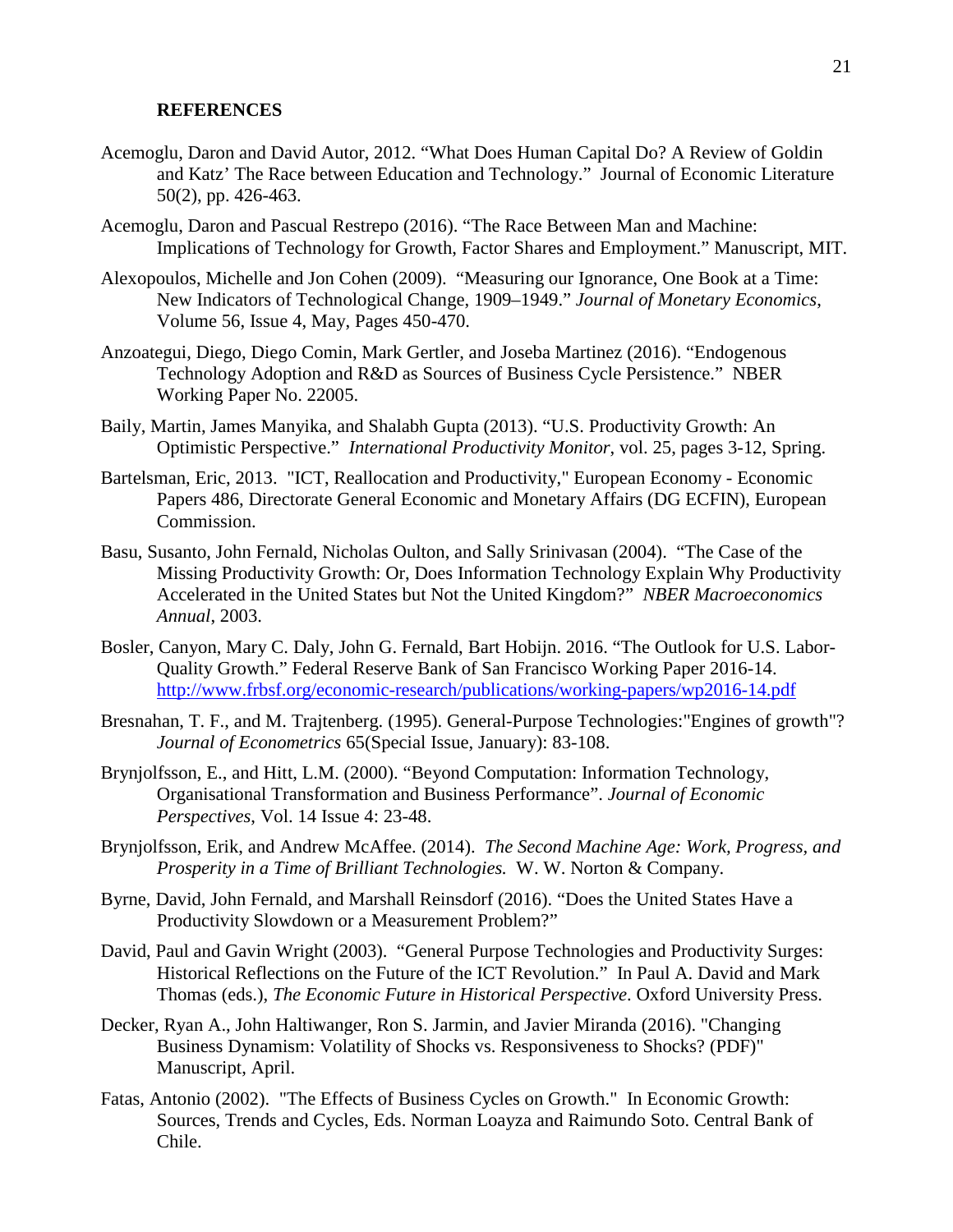- Fernald, John G. (1999). "Roads to Prosperity? Assessing the Link between Public Capital and Productivity." American Economic Review, 89(3): 619-638.
- Fernald, John G. (2007). "Trend Breaks and Contractionary Technology Improvements." *Journal of Monetary Economics*.
- Fernald, John G. (2014). "A Quarterly Utilization-Adjusted Series on Total Factor Productivity." Manuscript. Data available at http://www.frbsf.org/economics/economists/jfernald/quarterly\_tfp.xls.
- Fernald, John (2015). "Productivity and Potential Output before, during, and after the Great Recession." In Jonathan A. Parker and Michael Woodford, eds., NBER Macroeconomics Annual 2014. Chicago: University of Chicago Press: 1-51.
- Fernald, John G. and Charles I Jones (2014). "The Future of U.S. Economic Growth." *American Economic Review Papers and Proceedings.* vol. 104(5), pages 44-49, May.
- Field, Alexander J. (2003). "The Most Technologically Progressive Decade of the Century." *American Economic Review*, 93(4): 1399-1413.
- Goldin, Claudia Dale and Lawrence Katz (2009). *The Race between Education and Technology.*  Harvard University Press, Cambridge MA.
- Gordon, Robert J. (2014). "The Demise of U.S. Economic Growth: Restatement, Rebuttal, and Reflections." NBER WP 19895, February.
- Gordon, Robert (2016). *The Rise and Fall of American Growth: The U.S. Standard of Living since the Civil War.* Princeton University Press. 2016.
- Greenwood, Jeremy, Zvi Hercowitz, and Per Krusell (1997). "Long-Run Implications of Investment-Specific Technological Change," American Economic Review, vol. 87(3), pages 342-62.
- Hémous, David and Morten Olsen (2014). "The Rise of the Machines: Automation, Horizontal Innovation and Income Inequality." Manuscript, University of Zurich.
- Huang, Yu-Fan, Sui Luo, and Richard Startz (2016). "Are Recoveries All the Same: GDP and TFP?" Manuscript, University of California Santa Barbara.
- Jones, Charles A. (2002). "Sources of U.S. Economic Growth in a World of Ideas," *American Economic Review*, March 2002, 92 (1), 220–239.
- Jones, Charles I. (2015) "The Facts of Economic Growth." Manuscript, December.
- Jones, Charles I., and John C. Williams (1998). "Measuring the Social Return to R&D." *Quarterly Journal of Economics* 113(4): 1119-1135.
- Jorgenson, Dale W. and Zvi Griliches (1967). "The Explanation of Productivity Change." *The Review of Economic Studies*, 34(3), pp. 249-283.
- Jorgenson, Dale W., Mun S. Ho, and Jon D. Samuels (2016). "Education, Participation, and the Revival of U.S. Economic Growth." National Bureau of Economic Research Working Paper Series No. 22453
- Kahn, James and Robert Rich (2007). "Tracking the New Economy: Using Growth Theory to Identify Changes in Trend Productivity." *Journal of Monetary Economics*, September 2007, 1670-1701.